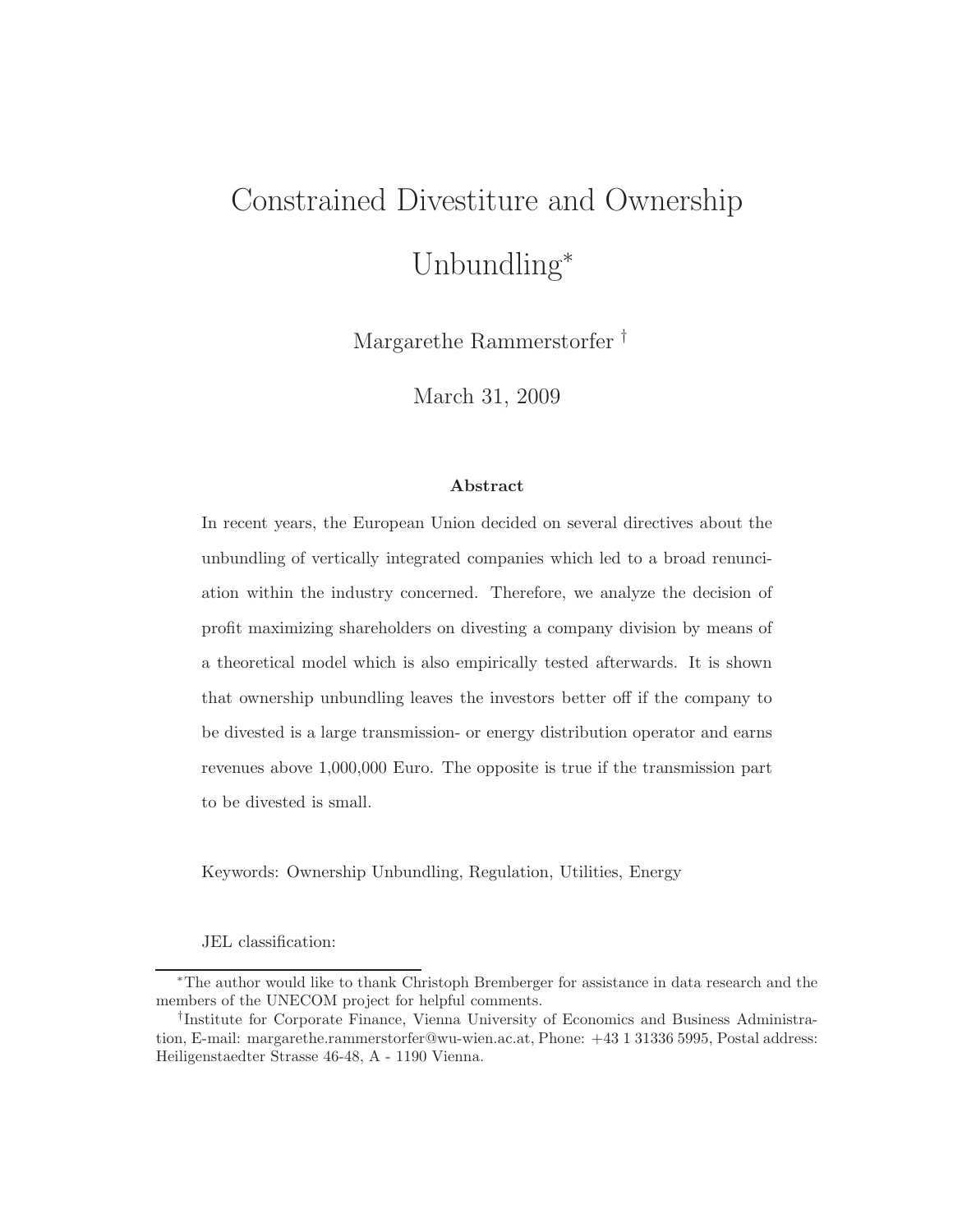## **1 Introduction**

In recent years, it was often criticized that regulated utilities are still not sufficiently competitive and transparent in pricing. As a consequence, the European Union decided on several directives concerning the unbundling of vertically integrated companies. Unbundling in general is similar to divesting a certain corporate division and can be distinguished into unbundling of accountants, legal unbundling and ownership unbundling. Unbundling of accountants implies different cost accountings and controlling facilities for each company division whereas under legal unbundling, also management activities throughout the divisions are separated. Ownership unbundling is the most restrictive form and has recently been highly disputed. This concept aims to explain, the separation of ownership and control. In the context of regulated utilities, ownership unbundling implies a sell off of the transmission operators which become independent operators for the operational and commercial grid management as well as maintenance and financial allocation, afterward.

In literature, the consequences of ownership unbundling for the electricity sector are frequently discussed. [Joskow and Tirole](#page-25-0) [\(2000](#page-25-0)) for example analyze the dependence between ownership of transmission facilities and market concentration. They show that the existence of vertically integrated companies with ability to exploit monopoly power leads to an increase in profits when transmission capacity is retained. Following this study, [Joskow](#page-25-1) [\(2004\)](#page-25-1) highlights that these companies are confronted with a distinct incentive to reduce available capacities. More recently, most studies deal with the validation whether ownership unbundling provides an adequate way for reaching regulatory targets. [Bolle and Breitmoser](#page-25-2) [\(2006](#page-25-2)) for example show that the basic concept of ownership unbundling will contribute to a higher efficiency but will lead to additional in-transparencies and inefficient transfer prices within the remaining vertically integrated company. By means of a formal model, [Hoeffler and Kranz](#page-25-3)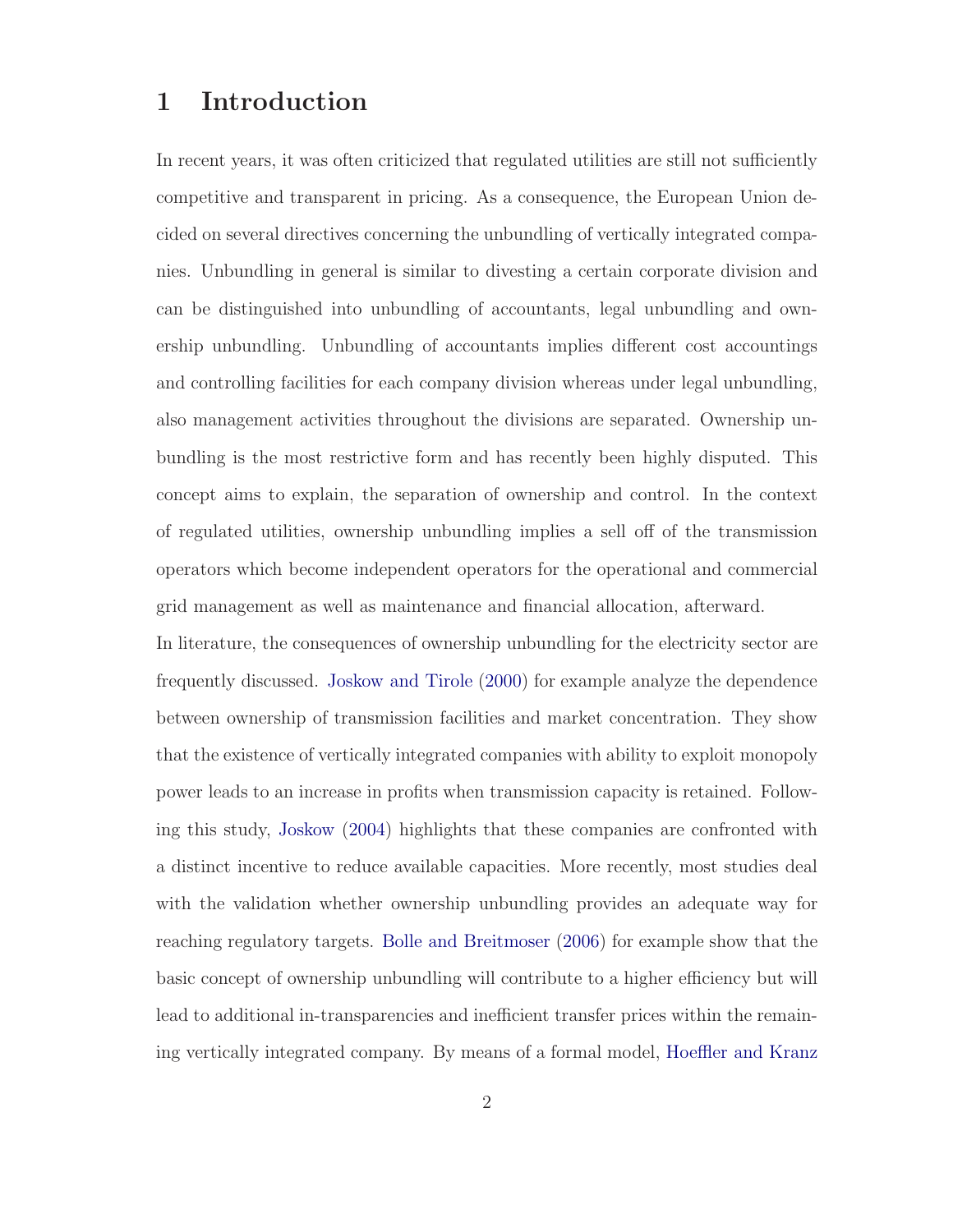[\(2007](#page-25-3)) show that the possible improvements of ownership unbundling can also be reached by legal unbundling. Moreover, they argue that under the assumption of competitive prices in downstream markets, the overall welfare with legal unbundling might exceed the reachable sum of consumer and producer rents under ownership unbundling.<sup>[1](#page-2-0)</sup> The most controversial debate concerning ownership unbundling deals with the impact of ownership unbundling on investment decisions and volume. Following [Haucap](#page-25-4) [\(2007\)](#page-25-4) and [Mulder, Shestalova, and Zwart](#page-26-0) [\(2007\)](#page-26-0) a positive effect of ownership unbundling can be seen in the resulting unbiased linking of investment decisions and the expected rate of return. Nevertheless, most theoretical analysis does not undermine these positive effects. For example, [Brunekreeft and Ehlers](#page-25-5) [\(2005](#page-25-5)) expect that additional parties may enter the investment market while the former integrated companies will reduce its activities. [Bolle and Breitmoser](#page-25-2) [\(2006](#page-25-2)) come to the same result.

Overall, most of the current discussion dwells upon this subject from the regulatory economics point of view. Although the positive effects of ownership unbundling on welfare is controversial, its renunciation by the firms concerned is not. Also, the question arises whether the acceptance or rejection of ownership unbundling can be classified as rational choice from a shareholders point of view.

To the author's knowledge, the effect of unbundling from the shareholders perspective has not been discussed in literature yet. Thus, the following article compares the possible methods for divesting or unbundling (in a regulatory background). It turns out that the possibilities to spin off or sell off a certain division are equiva-

<span id="page-2-0"></span><sup>1</sup>For a good overview concerning alternative models and their advantages and disadvantages see [Buedenbender and Rosin](#page-25-6) [\(2007\)](#page-25-6). Most of the studies deal with discrimination of downstream markets and are therefore based on the seminal theories of vertical integration. In this context, [Stigler](#page-26-1) [\(1951\)](#page-26-1), [Porter](#page-26-2) [\(1980](#page-26-2)), [Arrow](#page-25-7) [\(1975\)](#page-25-7) and [Crocker](#page-25-8) [\(1983\)](#page-25-8) have to be mentioned. Whilst the first two articles deal with the optimization of inputs and production facilities, the latter focus on the positive effects of available information and transparencies throughout the value chain when vertical integration takes place.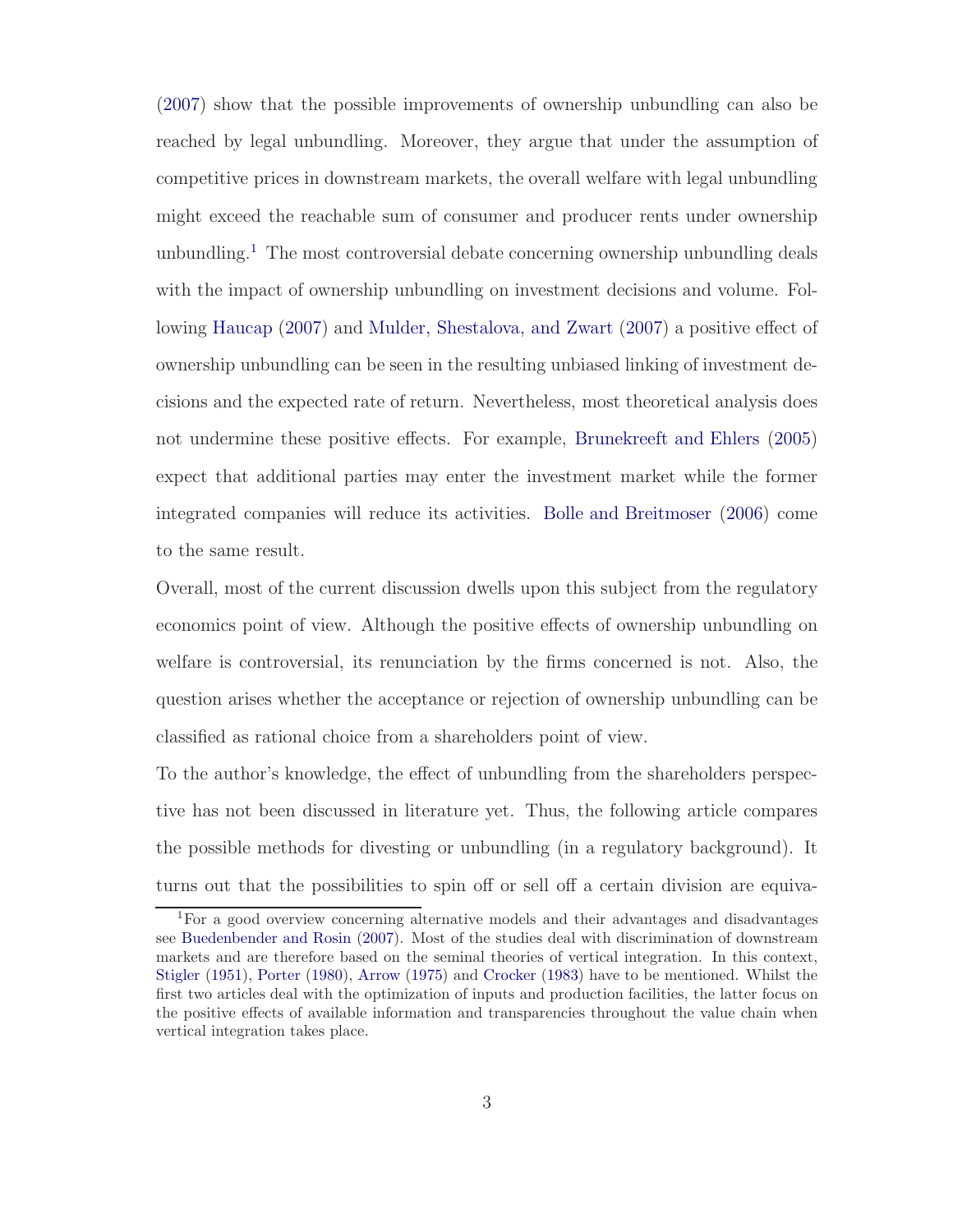lent to legal or ownership unbundling, respectively. On the one hand, sell offs do not reduce the value of assets under control of the previous management, unless cash is paid to the previous shareholders which converts real assets into liquid assets. On the other hand, spin offs imply a reduction in assets without any cash payments.[2](#page-3-0) In the field of corporate finance and strategic management, empirical evidence concerning divestitures is large. Herein, numerous articles document the positive relationship between divestitures and firm performance as for example [Miles and Rosenfeld](#page-25-9) [\(1983\)](#page-25-9), [Rosenfeld](#page-26-3) [\(1984](#page-26-3)) or [Klein](#page-25-10) [\(1986](#page-25-10)) who find cumulative abnormal returns up to 3.5 % assaulting to the remaining stockholders of divesting firms. Consequently, these articles contradict the previously mentioned attitude of the owners concerned.

Bearing this in mind, we start our discussion of the impact of unbundling on shareholder's wealth. In a first step, we derive variables that exert influence on the decision to spin off or sell off certain parts of a company. Moreover, we analyze how rational agents in the utility sector should decide on divestitures, independent from the regulatory background and given the variables derived upfront.

Therefore, the article is organized as follows. Section [\(2\)](#page-4-0) derives the formal framework for analyzing optimal divestiture decisions. Based on this, the investor's optimal choice is analyzed in section [\(3\)](#page-10-0). Herein, the results are differentiated with respect to the company's size. Finally, the last section summarizes the findings and draws together the principal conclusions.

<span id="page-3-0"></span><sup>&</sup>lt;sup>2</sup>For a deeper insight into the discussion concerning the classifications of spin offs and sell offs see for example [John](#page-25-11) [\(1993\)](#page-25-11), [Cusatis, Miles, and Woolridge](#page-25-12) [\(1993\)](#page-25-12) or [Steiner](#page-26-4) [\(1997\)](#page-26-4).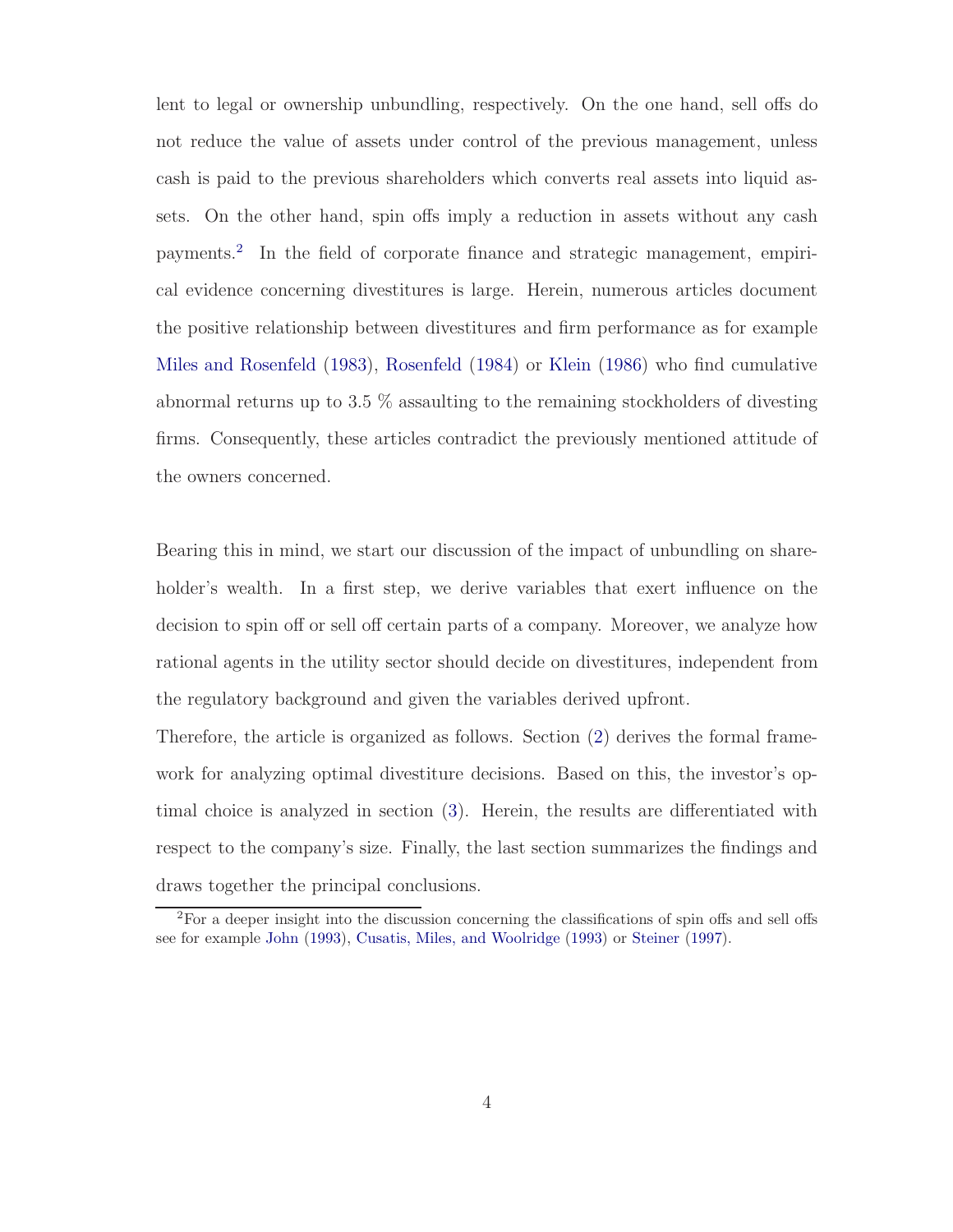### <span id="page-4-0"></span>**2 Unbundling as Divestiture**

In a first step, we derive the key factors for deciding optimally on divestitures from the viewpoint of rational shareholders. For this, we refer to the optimization approach in [Khan and Mehta](#page-25-13) [\(1996](#page-25-13)).

#### **2.1 Optimal Corporate Strategy**

As previously mentioned, unbundling can be seen as equivalent to divesting a certain company division. More specifically, legal unbundling can be considered as a spin off decision, whereas ownership unbundling goes in line with divesting in form of a sell off. For expository convenience, the following assumptions have to hold for the model:

- (a) The considered company consists of at least two divisions.
- (b) The costs of the company are composed of unique and joint costs.
- (c) There exists a positive probability of insolvency, such that debt bears a certain risk. Hence, bankruptcy related costs are positive.
- (d) There exists no inventory carry over, i.e. all "produced" units are sold.

Assuming a firm with  $f$  divisions, the value maximization function is given by:

<span id="page-4-1"></span>
$$
\max V = \left[ \sum_{j=1}^{f} \frac{1}{k_j} [P_j(Q_j)Q_j - C_j(Q_j)] - \frac{1}{k_a(D, E)} [S(Q_j) + R(D)] \right] (1 - \tau)
$$
  
-  $\tau r_d D - \lambda \left[ \sum_{j=1}^{f} I_j(Q_j) - \delta(D, E) \right]$  (1)

With  $Q_j$  as quantity produced and sold,  $k_j$  determining the divisional costs,  $P_j$ denotes the price for good j and  $C_j$  the cost for producing product j. Moreover,  $k_a$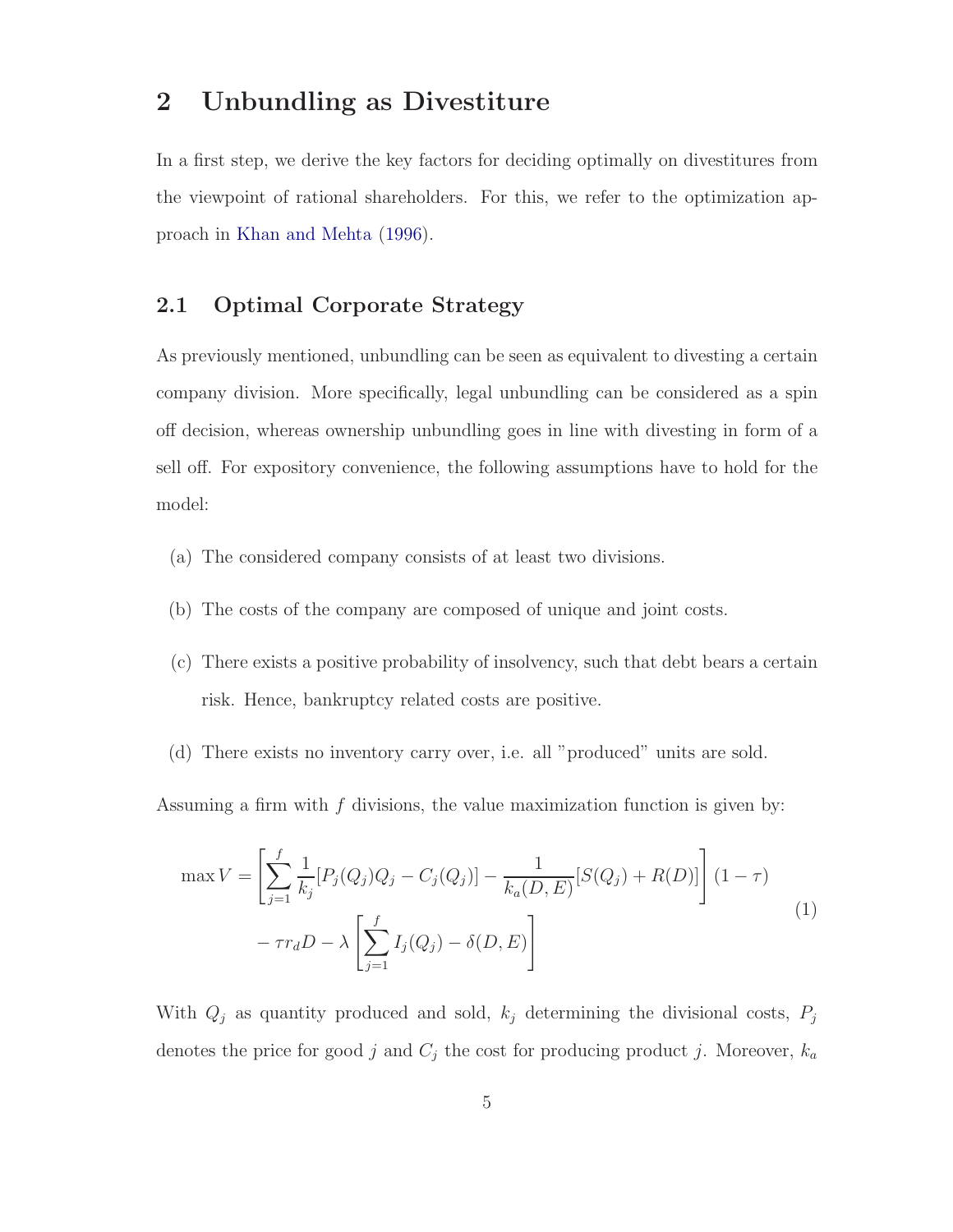stands for the average cost of capital and depends on the firm's capital structure.  $S(Q_j)$  gives the non-financial overhead costs while  $R(D)$  measures the indirect cost of debt which are directly linked to bankruptcy when D exceeds a certain critical value. Thus, on the right hand side, the first term in brackets denotes the net operating revenue for each division, minus the overhead  $\cos t s^3$  $\cos t s^3$ . The complete term in brackets gives the operating profit which yields the net profit after taxes  $(\tau)$  when multiplied with  $(1-\tau)$ .

As debt is tax deducible, and following [Modigliani and Miller](#page-26-5) [\(1958\)](#page-26-5), the tax shield  $(\tau r_D D)$  has to be added. In this context,  $r_D$  denotes the interest rate paid for debt and  $I_j(Q_j)$  gives the amount of required investments (maintenance of equipment etc.) which can also be regarded as opportunity cost of capital. The third term signals the overall financial resource constraint. Each additional expenditure has to be financed by debt or equity which leads to a change in the capital structure, highlighted by  $\delta(D, E)$ . The term  $\lambda$  results from the Kuhn Tucker condition.

With respect to equation [\(1\)](#page-4-1) we are able to maximize shareholder value and decide on the optimal product mix as well as the optimal level of debt simultaneously. The optimal product mix is given by:

<span id="page-5-1"></span>
$$
\frac{\partial V}{\partial Q_j} = \left(\frac{1}{k_j} \left(P_j + (Q_j) \frac{\partial P}{\partial Q_j} - \frac{\partial C_j}{\partial Q_j}\right) - \frac{1}{k_a} \frac{\partial S}{\partial Q_j}\right) (1 - \tau) - \lambda \frac{\partial I_j}{\partial Q_j} = 0
$$
\n(2)

Defining the marginal operating profit for division j with  $j = 1, ... f$  by  $MP_j =$  $P_j + Q_j \frac{\partial P}{\partial Q_j} - \frac{\partial C_j}{\partial Q_j}$  and the divisional marginal overhead costs as  $MS_j = \frac{\partial S}{\partial Q_j}$  which have to be discounted with the respective rates  $(k_j \text{ and } k_a)$ , and, let  $MI_j$  denote the financing costs of marginal investments given by  $\frac{\partial I_j}{\partial Q_j}$ , equation [\(2\)](#page-5-1) can be rewritten

<span id="page-5-0"></span><sup>3</sup>The overhead cost function includes operating and indirect financing costs.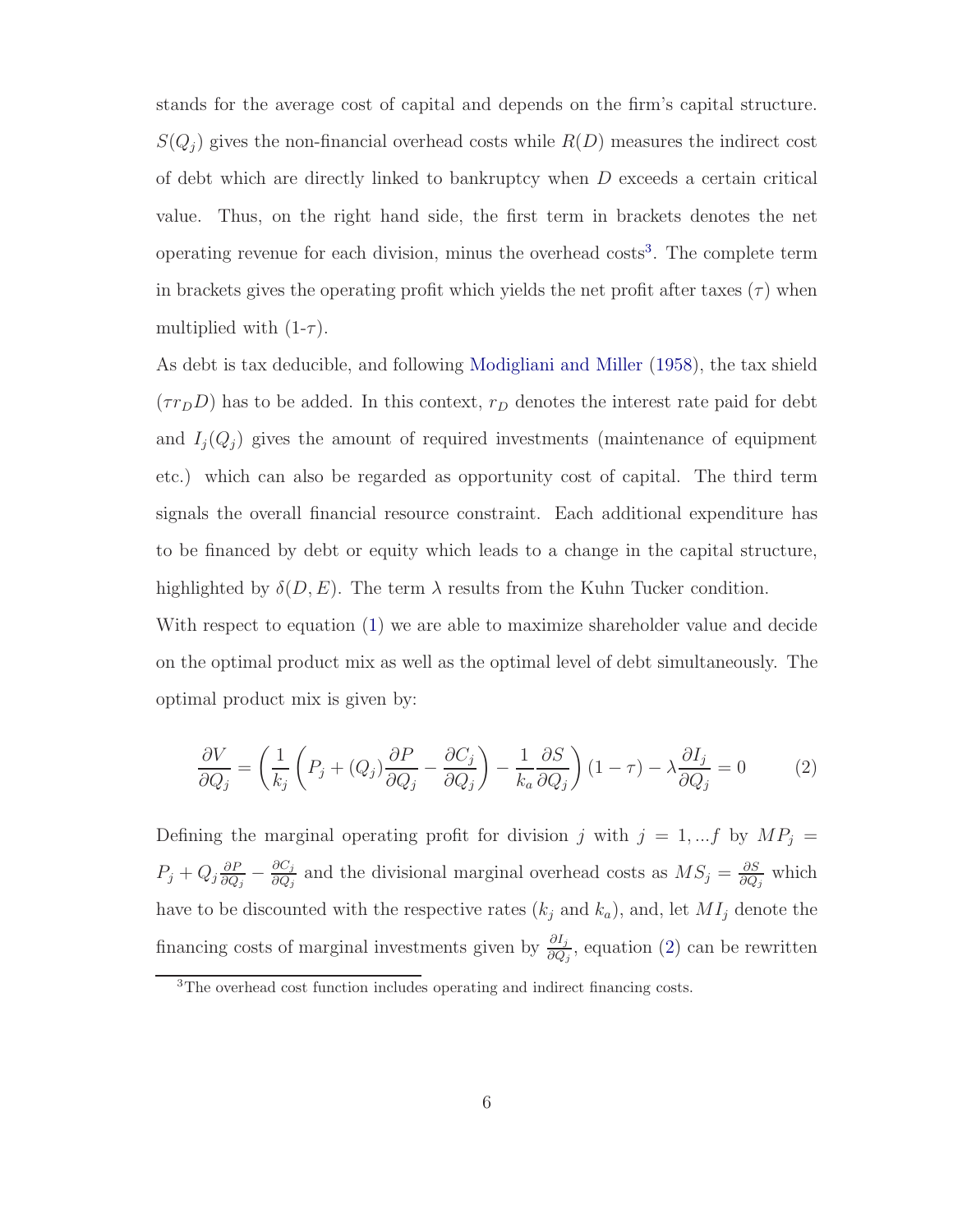as:

<span id="page-6-0"></span>
$$
\left(\frac{1}{k_j}MP_j - \frac{1}{k_a} MS_j\right)(1-\tau) - \lambda MI_j = 0\tag{3}
$$

Equation [\(3\)](#page-6-0) measures the profitability of the considered company. Values exceeding or equal to zero indicate that the considered company operates efficiently. Does the resulting value show a negative sign, the company might be better of by divesting the company division. This can be caused by at least one of the following reasons:[4](#page-6-1)

- (1) The operations of a certain company division are not profitable, i.e.  $MP_j < 0$ .
- (2) The division can cover its unique costs but is not able to cope with the overall burden. This implies  $\frac{MP_j}{k_j} < \frac{MS_j}{k_a}$ .
- (3) The division is able to cover its own costs and overhead burden but not the opportunity cost of capital, i.e.  $\frac{MP_j}{k_j} - \frac{MS_j}{k_a} < \lambda MI_j$ .
- (4) The division is able to cover its cost but a divestiture would lead to improve-ments of the overall company performance.<sup>[5](#page-6-2)</sup>

Intuitively, for the first two items, a sell off decision seems to be more appropriate whereas for the remaining situations, a spin off seems to be more suitable. Accordingly, the company part that produces negative returns will be sold (case one and two). On the other hand, a company division which can possibly generate positive returns when separated from the joint company will leave owners better off when

<span id="page-6-1"></span><sup>4</sup>Recall, in this context, taxes can be neglected as the taxation rate will not change the results.

<span id="page-6-2"></span><sup>5</sup>This point is not taken into account for further analysis because we implement a pre-divestiture test such that possible improvements in operating efficiency or allocative efficiency are not predictable or quantifiable. Following [Khan and Mehta](#page-25-13) [\(1996\)](#page-25-13) these improvements can be caused by increasing the company's efficiency by divesting a certain division. In this context, the resulting marginal costs  $(MS'_j)$  will lie below its pre-divestiture value  $(MS_j)$ , or capital costs might decrease due to a company split $(k_a)$ , or the imminent bankruptcy threats can be lowered( $\lambda$ ) when divesting takes place.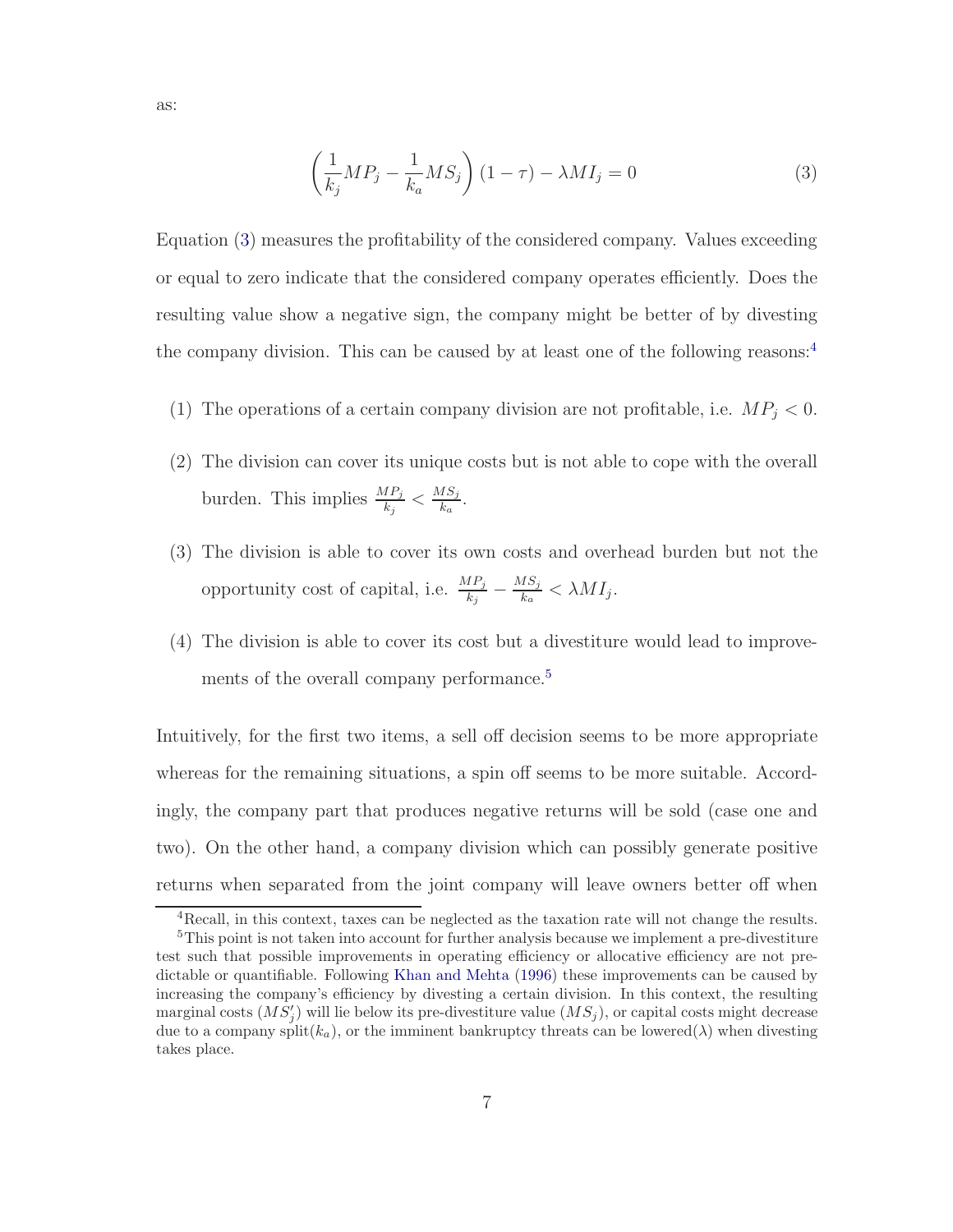they continue participating in future performances (after divestiture). Nevertheless, with respect to the first order condition, rational investors will decide in favor of a voluntary divestiture if equation [\(3\)](#page-6-0) is negative. In the context of regulatory economics and especially unbundling, companies are not free to decide on divesting the network segment or not. However, as long as the resulting value shows a negative sign, it has to be concluded that divesting or unbundling will leave shareholders better off.

If equation [\(3\)](#page-6-0) argues in favor of a divestiture, the owners have to decide about the legal form of the divested division in a second step. In case of voluntary divestitures, this follows conditionally on the decision to divest. Hence, the rejection of divesting a company division would stop the analysis at this point.

For regulatory purpose, this cannot be assigned one to one. In this context, the derivation of the optimal legal choice has to be detached from the previous result. Due to the implementation of unbundling, the regulator forces a company to divest division  $j$ , independent from the optimal choice resulting from equation[\(3\)](#page-6-0). Nevertheless, the question whether shareholders will be better off with a spin off or sell off decision also arises, i.e. with legal or ownership unbundling.[6](#page-7-0)

<span id="page-7-0"></span><sup>6</sup>As previously mentioned, the profit maximization function allows further the derivation of the optimal capital structure. This optimization is important after divestiture takes place and is therefore not included in our ex-ante analysis in section [\(3\)](#page-10-0). For completeness, the derivation is given in Appendix I.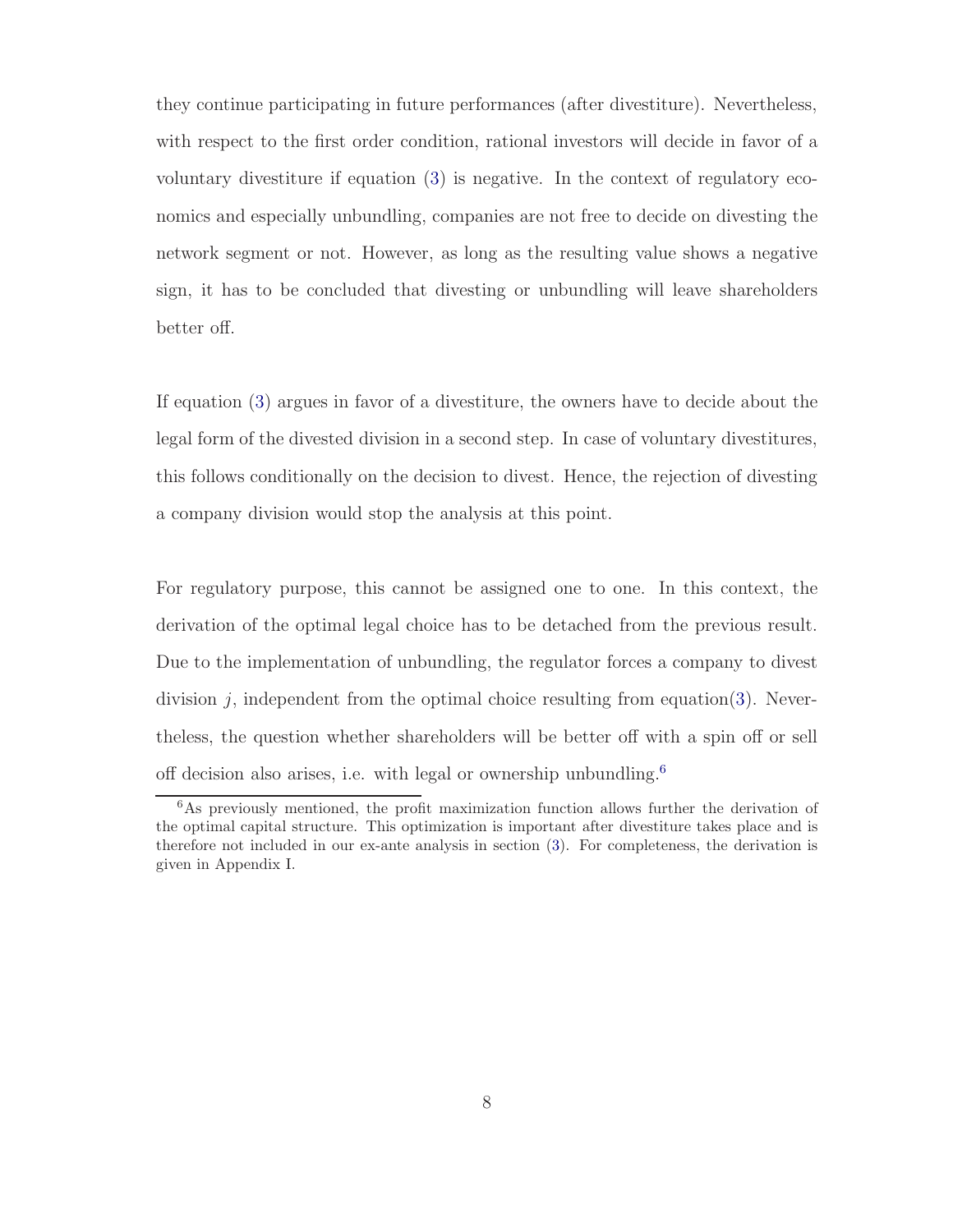#### <span id="page-8-2"></span>**2.2 Optimal Unbundling Choice**

In the following, we focus on the differentiation between spin off or sell off decision.<sup>[7](#page-8-0)</sup> As previously mentioned, this decision is conditionally based on a decision in favor of divestitures (see equation [\(3\)](#page-6-0)) but it does not necessarily hold for analyzing unbundling decisions. Recall, the capitalization rate for the complete company is denoted by  $k_a$  which can lie below or above the individual capitalization rate of a certain company division  $(k_i)$ .

Suppose,  $k_a > k_j$  and the company decides to separate division j. Then, the marginal value of this division prior to divestiture is determined by:

$$
\frac{1}{k_j}MP_j - \frac{1}{k_a} MS_j = MV_j \tag{4}
$$

After divestiture, this market value changes to:

$$
\frac{1}{k_j}MP_j - \frac{1}{k_j} MS'_j = MV'_j,
$$
\n(5)

with  $MS_i'$  and  $MV_i'$  as "new" overhead costs and new market value respectively. After divestiture, production costs are assumed to be at least as high as before, such that  $MS'_j \ge MS_j$ . Comparing both market values and referring to the fact that the company capitalization rate exceeds the individual capitalization rate implies that the marginal value of the divested division  $j$  is even lower than the marginal value of the division as integrated part of the existing entity, such that:

<span id="page-8-1"></span>
$$
\frac{1}{k_j}MP_j - \frac{1}{k_a} MS_j > \frac{1}{k_j} MP_j - \frac{1}{k_j} MS'_j \tag{6}
$$

<span id="page-8-0"></span><sup>7</sup>An implicit assumption for the following derivations to hold is that former owners are compensated at fair prices.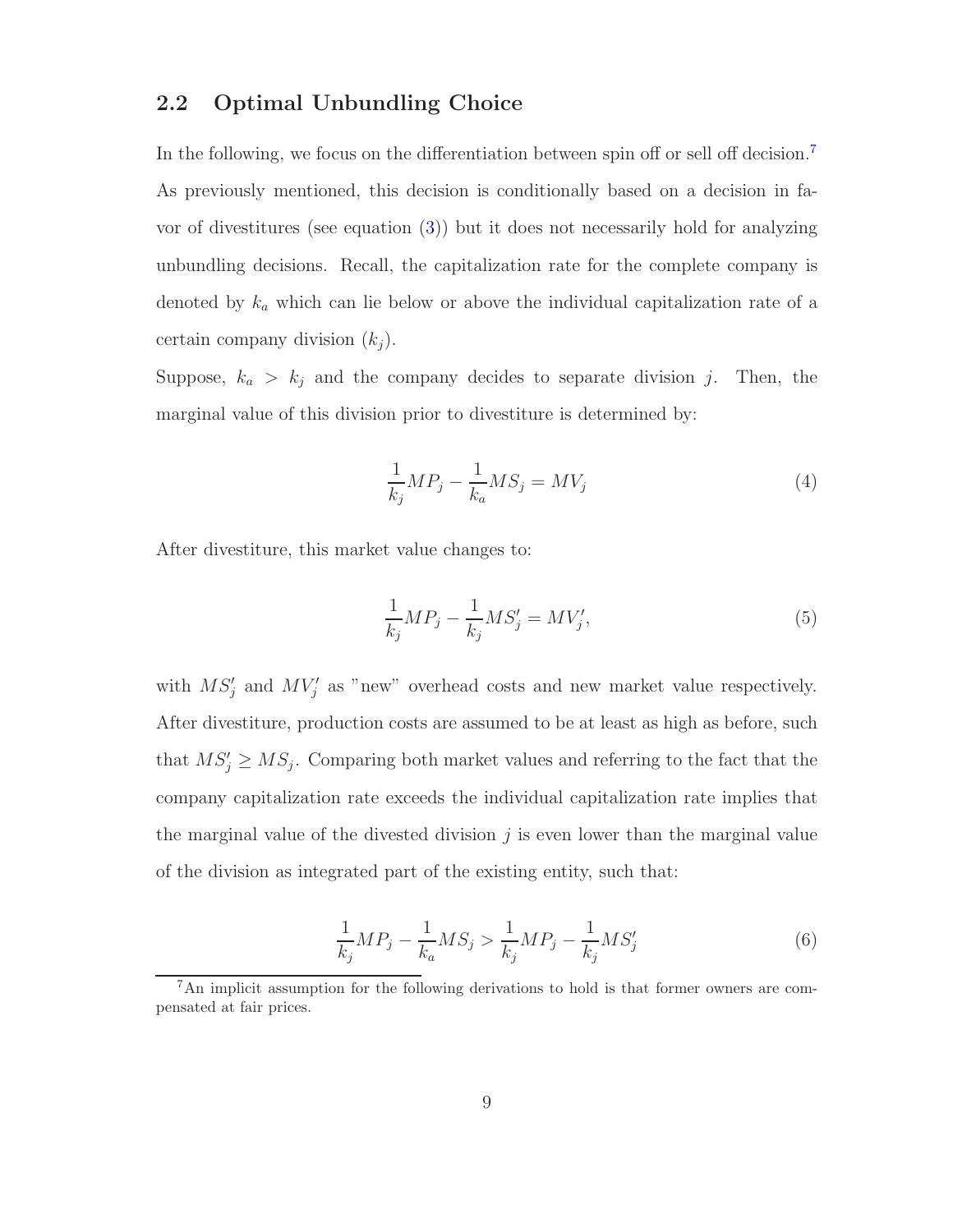Consequently, with  $k_a > k_j$ , the separation of the company division should take the legal form of a sell off because an independent subsidiary will lead to lower costs<sup>[8](#page-9-0)</sup>.

Suppose now,  $k_a < k_j$  when divesting division j. Again, the marginal value of the division prior to divestiture is determined by:

$$
\frac{1}{k_j}MP_j - \frac{1}{k_a} MS_j = MV_j \tag{7}
$$

After divestiture this value changes to:

$$
\frac{1}{k_j}MP_j - \frac{1}{k_j} MS'_j = MV'_j \tag{8}
$$

As previously mentioned, the costs are at least as high as prior to divestiture such that  $MS'_j \ge MS_j$ . In opposite to the previous situation, the marginal value of the divested division  $(i)$  is now higher than the market value of the division within the existing entity.

<span id="page-9-1"></span>
$$
\frac{1}{k_j}MP_j - \frac{1}{k_a} MS_j < \frac{1}{k_j} MP_j - \frac{1}{k_j} MS'_j \tag{9}
$$

It follows that a divestiture through spin off has to be favored, as the marginal value of division  $j$  on a stand alone basis exceeds the value reachable as part of the joint firm. Consequently, if the operational risk of the division divested is larger than the operational risk of the overall firm which goes along with higher possible future returns, the owners of a certain company will not be willing to sell their shares. They will decide in favor of a spin off in order to keep ownership and participate in possible growth.

<span id="page-9-0"></span><sup>8</sup>Recall, lower capitalization rates go along with lower risk. An economic interpretation for favoring sell offs when risk is low is for example given in [Akerlof](#page-25-14) [\(1970\)](#page-25-14).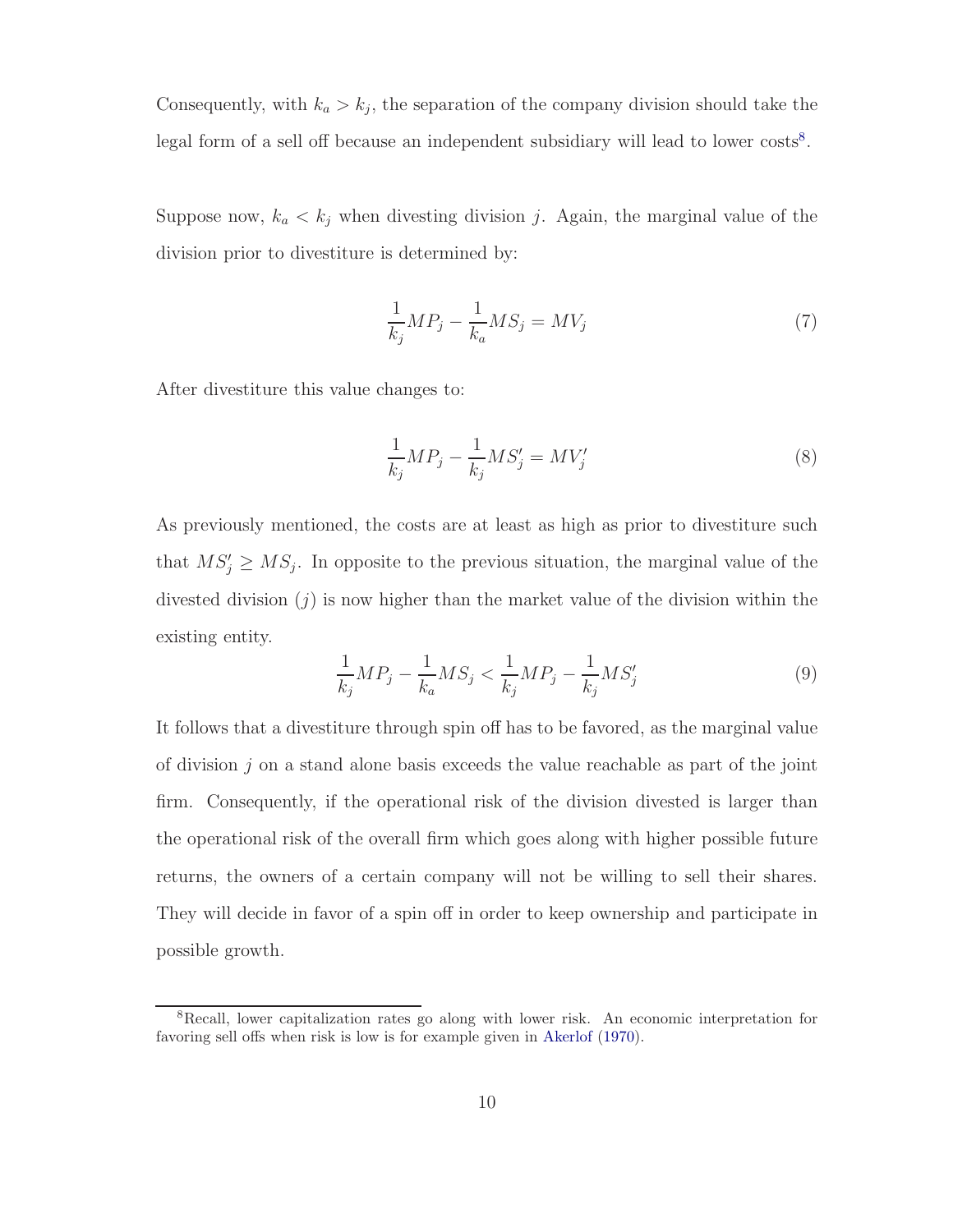In conclusion, the decision on the legal form of divestiture or unbundling depends on the relationship of stand alone market value and integrated market value which is highlighted by equation [\(6\)](#page-8-1) and equation [\(9\)](#page-9-1), respectively. As long as the unit to be divested provides a lower market value than the integrated division, one would decide in favor of legal unbundling which is similar to a spin off decision. Obviously, the analysis can be reduced to a comparison of capitalization rates. Therefore, former owners will be better off with legal unbundling if the capitalization rate of a stand alone firm  $(k_i)$  exceeds the capitalization rate of the integrated company  $(k_a)$ while the opposite is true when deciding in favor of ownership unbundling. Herein, the higher market value of the stand alone division signals revenues that are more stable and less volatile. This goes in line with lower  $k_j$  and hence with lower possibility of earning excess returns. In this case, selling the division at fair prices will leave owners better off than keeping ownership and control.

## <span id="page-10-0"></span>**3 Data and Analysis**

First, in this empirical section, we analyze whether unbundling in general would be a rational choice for shareholders of energy companies including transmission or distribution facilities. For this, we refer to equation [\(3\)](#page-6-0) and the adjacent profitability rates. In a second step and detached from the previous part, we derive insights whether legal or ownership unbundling will leave the shareholders better off. This is done with respect to section [\(2.2\)](#page-8-2). Finally, the last part of this section discusses the shareholder's benefits after unbundling which can be approximated by the return on equity.

For each part, the results for transmission or distribution operators are compared to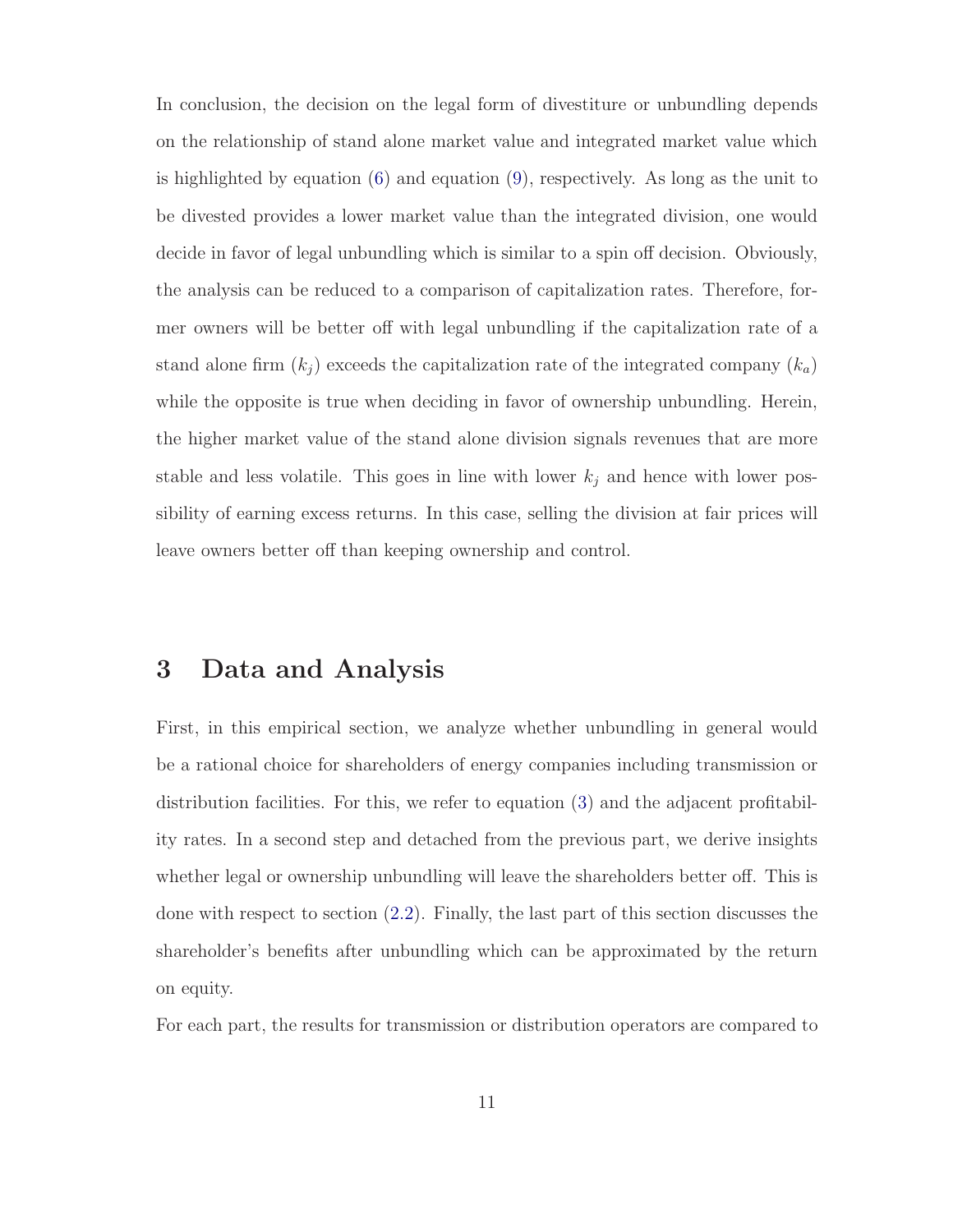the upcoming values of (integrated) energy firms and tested due to significant differ-ences throughout the samples. The accounting data used is provided by Amadeus<sup>[9](#page-11-0)</sup>. The upcoming dataset consists of 624 companies dealing in energy, energy distribution, and energy transmission for the time period between 2003 and 2007. We include 217 distribution companies from Denmark, France, Luxembourg, Sweden and Switzerland, 49 transmission operators from Belgium, Denmark, Finland, France, Germany, Italy, Norway, Sweden, Switzerland and UK and 358 energy companies that do not deal in the transmission or distribution area.[10](#page-11-1) Herein, companies from Belgium, Germany, Italy, Norway and the Netherlands are incorporated. With respect to these, three different subsamples - transmission, distribution and energy in general - are distinguished. Although the number of observations is rather large, we do not have the possibility of mapping data covering company divisions into data of the complementary integrated companies. Consequently, we refer to auxiliaryvalues. In this context, we assume that the profitability (ROA) as well as the capitalization rate (ROC) of the transmission and distribution facilities do not change when a division is divested. This allows for the transmission and distribution firms to serve as proxies for the parameters of integrated distribution and transmission facilities which can then be compared to the values of a non-divested company given by the reference group of energy firms. The profitability of a company is determined by the return on assets (ROA) which is composed of profit or loss before taxes divided by total assets. For step two, the adequate discount factor is needed. In practice, this is given by the weighted average cost of capital which can be approximated by the return on capital (ROC). It is given as profit or loss before taxes

<span id="page-11-0"></span><sup>9</sup>Amadeus stands for "Analyse major database from European sources". It covers standardized annual accounts in a consolidated and unconsolidated manner. Moreover, Amadeus provides financial ratios, activities and ownership on approximately 11 million companies throughout Europe and Eastern Europe.

<span id="page-11-1"></span> $10$ Integrated company in this context means that there is no legal unbundling established such that only integrated company data is available.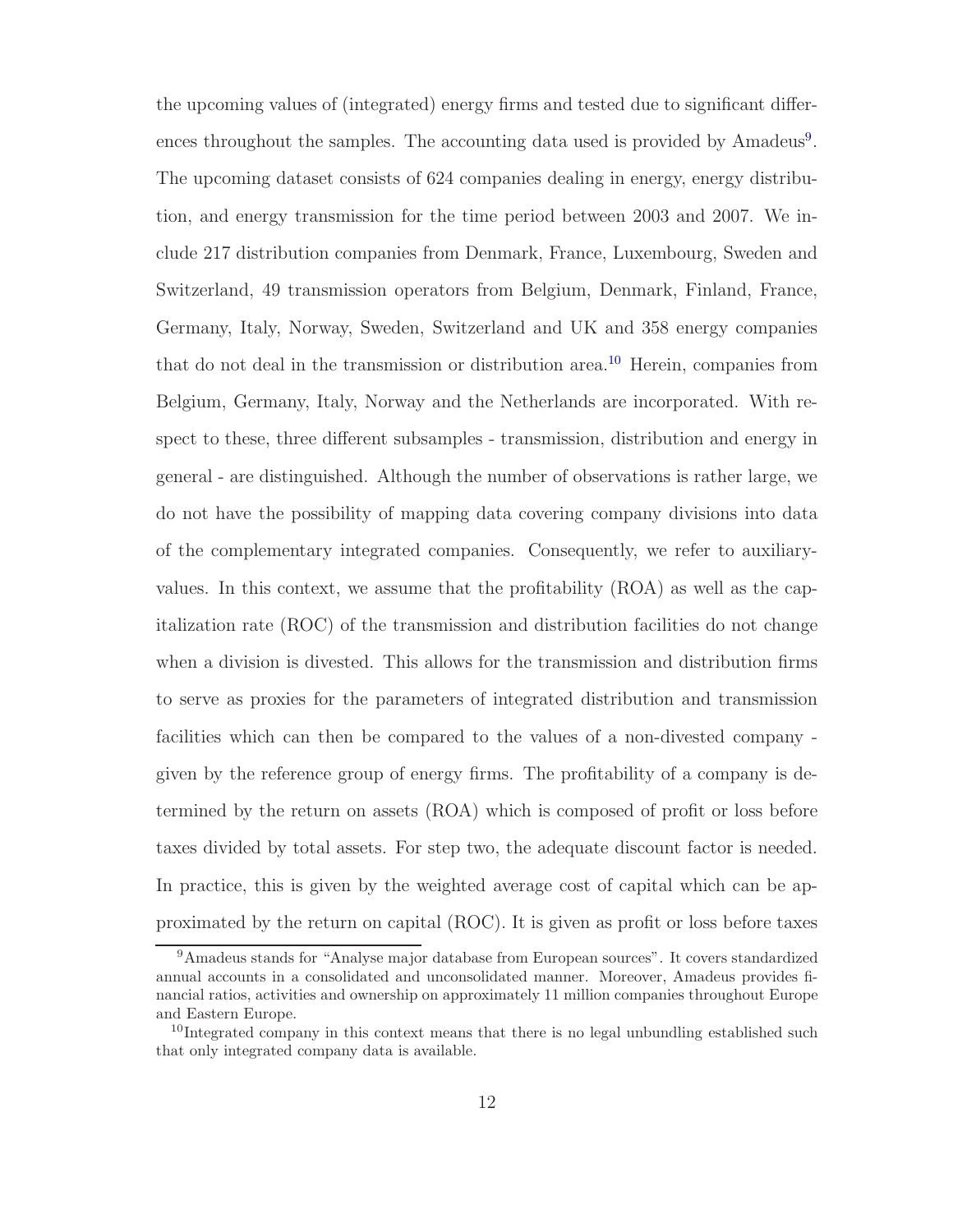plus interest paid, divided by shareholder funds and non current liabilities. Return on equity (ROE) is calculated as profit or loss before taxes divided by shareholder funds and serves as proxy for shareholder's benefits from holding a certain asset or share of a company division. For each subsample, average values are cumulated for all years resulting in an average value. In order to shed light on the impact of a company's size, each sector sample is divided into three subsamples for small, medium and large firms. Companies with turnover exceeding 100,000,000 Euro are classified as large company. Companies with turnover larger than 1,000,000 Euro but lower than 100,000,000 Euro are assumed to have medium size and companies with lower turnovers belong to the group of small firms. Similar to the previously mentioned average values, size dependent proxies are derived. The upcoming results in detail are given in Appendix I.

#### **3.1 Return on assets - a proxy for profitability**

In a first step, we analyze the profit and the return on assets which is an allembracing ratio and can be seen as an indicator for a company's profitability. It gives insights whether divestiture or unbundling in general can be a favorable decision for investors.

As stated by equation [\(3\)](#page-6-0), negative results for the optimal product mix imply that owners will be better of with divesting this company division. From the four mentioned reasons, the situation in which the operations of the certain company division are itself not profitable is the strongest case arguing in favor of divesting. Moreover, for this situation, conclusions on the usefulness of divestitures can be derived independent from the company's vertical structure. For the considered sample, about 45 % of transmission and 60 % of distribution firms show negative profits and hence,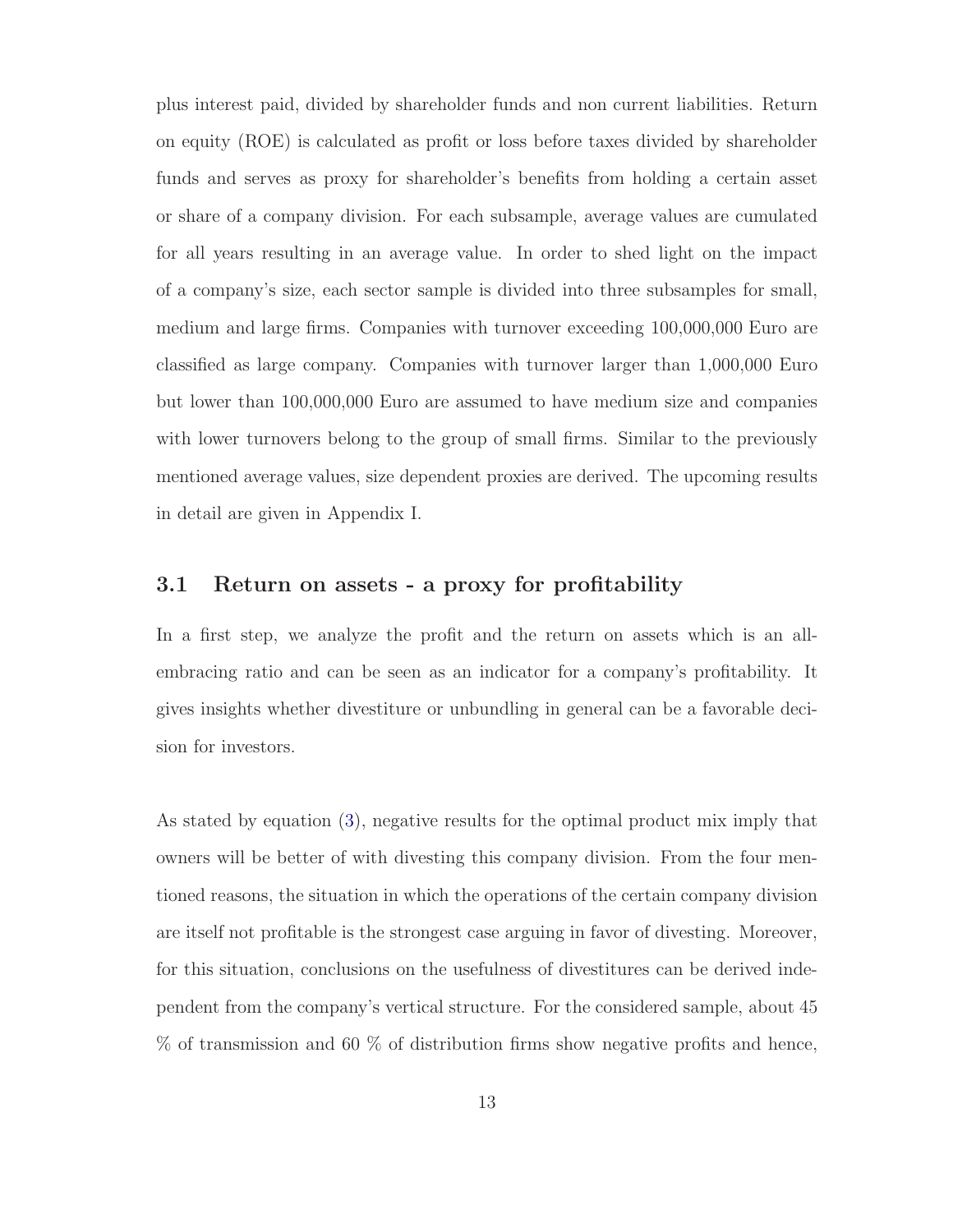indicate benefits for shareholders when divesting in form of sell offs take place. This is also visualized by the figure [\(1\)](#page-13-0). Herein, the percentage of firms within the sample providing negative profits is highlighted.

<span id="page-13-0"></span>

Figure 1: Transmission and distribution facilities with negative profits in percent

In addition to the profit values, the return on asset can serve as a proxy for the firms profitability. Hence, The average values for the time period between 2003 and 2007 are highlighted by figure [\(3\)](#page-15-0). The aggregation only includes companies with positive profit values. It is shown that the average ROA of energy firms exceeds the returns on equity in the transmission and distribution area, for (nearly) each of the considered years, indicating higher profitability for energy companies. Hence, again, integrated energy companies may increase their (overall) profitability when divesting the transmission and distribution parts, although they provide positive values for the return on assets.

A more detailed picture is given by the following figure. Herein, the return on assets for the considered companies are cumulated with respect to their size.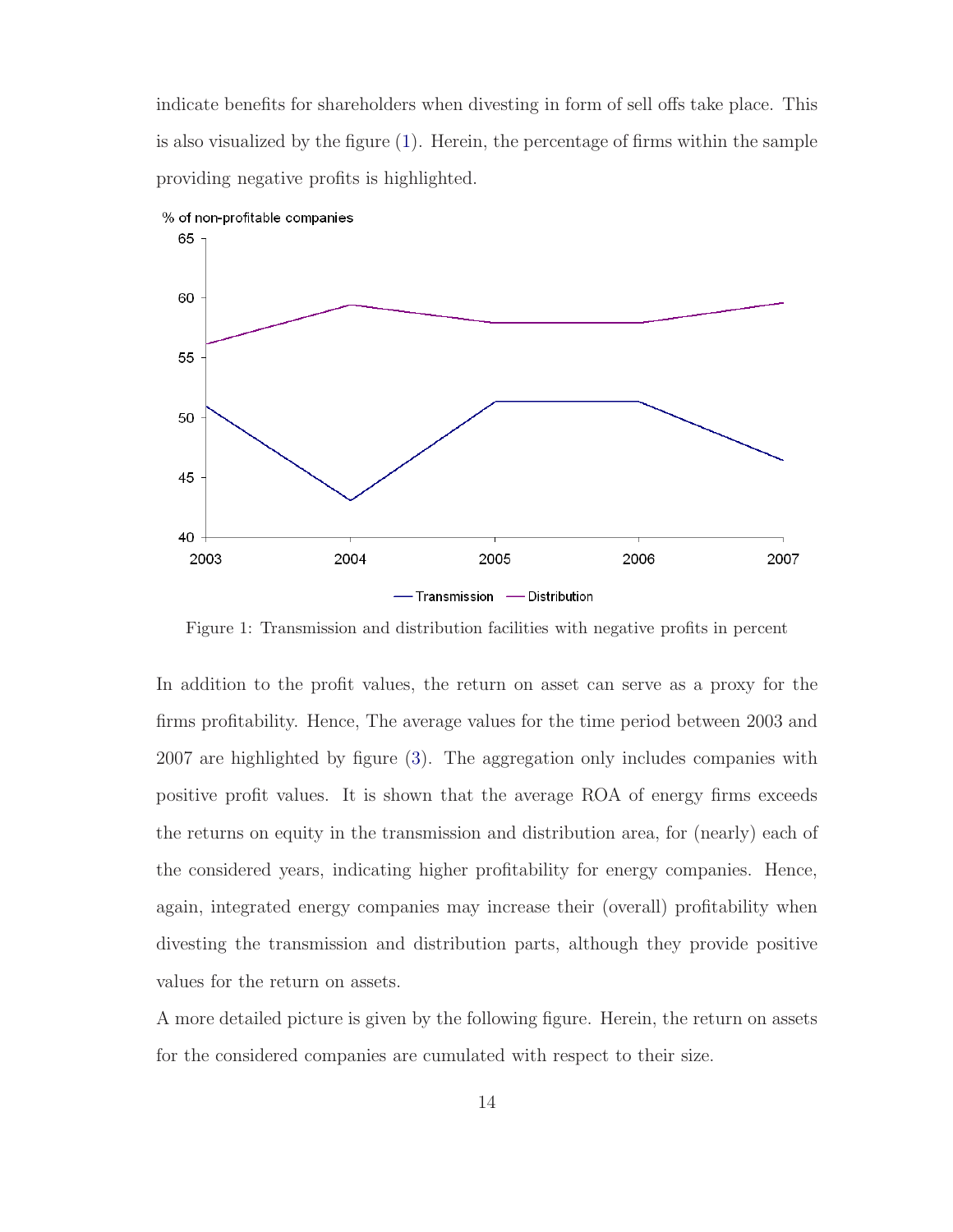

Due to this illustration, it becomes obvious that a separation of distribution facilities does not increase the average profitability of the divesting firm tremendously (when aggregating over the time period between 2003 to 2007). This finding also holds for large transmission divisions. On the other hand, if the transmission facility to be divested has medium size, the holding company can increase its profitability, while the opposite is true for smaller transmission operators.

In conclusion, on average, the ROA for the transmission and distribution sector are lower than the ROA reachable for firms that operate in other parts of the energy sector. Additionally, cumulating over the complete sample period, leads to a different picture. With respect to enterprise size, the latter observation is mainly driven by medium sized and large transmission companies, while small firms provide rather stable efficiency rates. Overall, with respect to the large amount of non-profitable transmission and distribution facilities it can be concluded that divesting divisions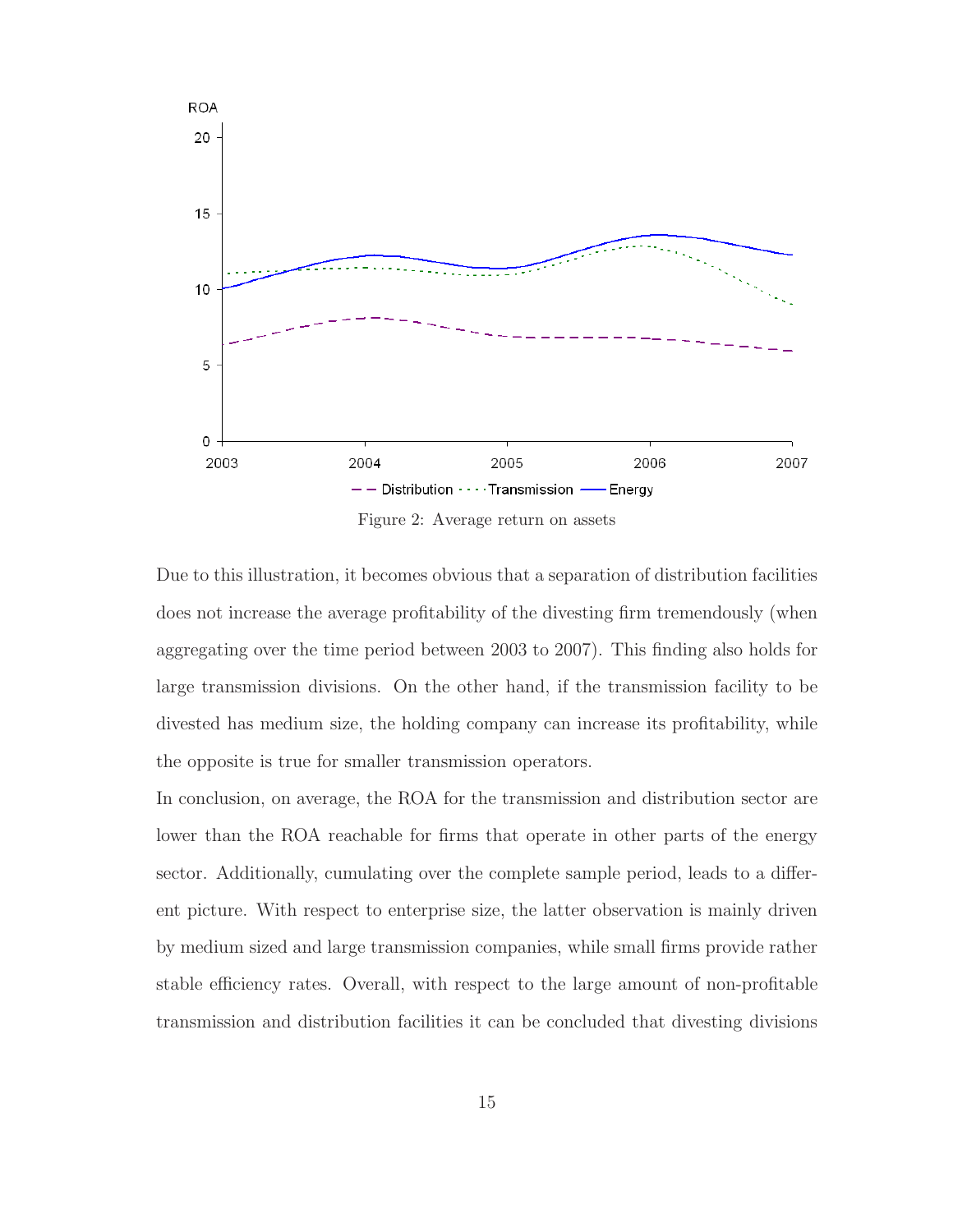<span id="page-15-0"></span>

that deal in transmission will leave investors better off. For distribution facilities, the conclusion is not that unambiguous.

#### **3.2 Return on capital - legal versus ownership unbundling**

In a second step, the return on capital is considered.<sup>[11](#page-15-1)</sup> It is the modest approximation of an adequate discount factor and encompasses the return on equity as well as the return on debt. Recall, with respect to section [\(2.2\)](#page-8-2), rational investors will decide in favor of ownership unbundling if  $k_a$ , which gives the capitalization rate for energy companies, exceeds the divison specific discount factor  $(k<sub>i</sub>)$ . For the considered companies, the average values of the return on capital are calculated and visualized by the following figure.

Obviously, ROC for energy companies, i.e. for integrated companies exceeds the

<span id="page-15-1"></span><sup>&</sup>lt;sup>11</sup>Companies with more than one year with negative return on capital exceeding 100  $\%$  are excluded from the sample.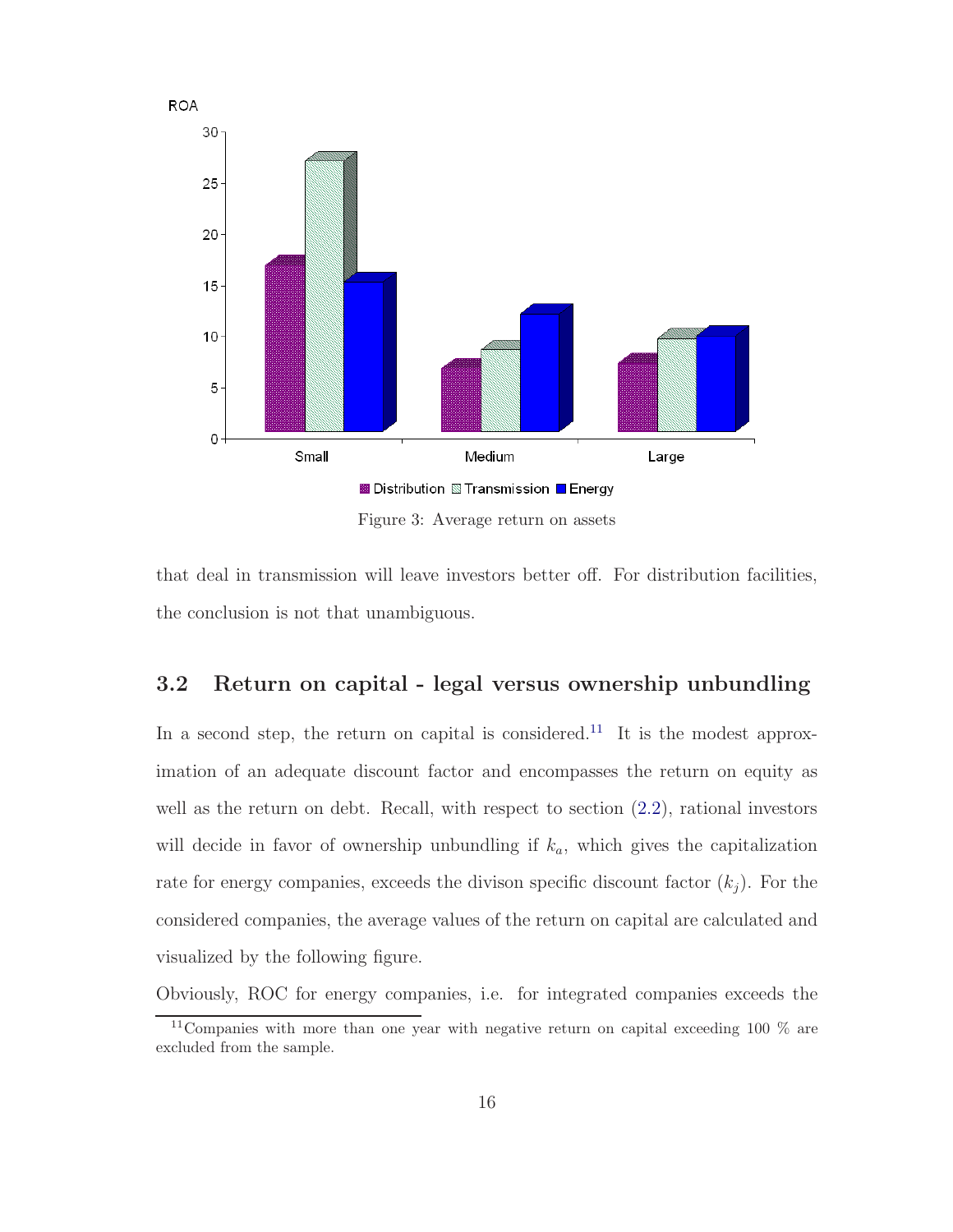

discount rates for companies dealing in the transmission or distribution area, solely. This observation is also statistically significant at least at the five-percent level as shown in the following table. Moreover, distinguishing the company's size<sup>[12](#page-16-0)</sup>, provides a more detailed picture.

| Significant differences | transmission - energy | distribution - energy |
|-------------------------|-----------------------|-----------------------|
| Average                 | 0.04207               | 0.00430               |
| Small                   | 0.02020               | 0,03294               |
| Medium                  | 0.00164               | 0.00043               |
| Large                   | 0.00365               | 0.00160               |

Table 1: Significant differences in ROC between energy areas

The previous observation on average values also holds for large and medium sized firms dealing in the distribution as well as transmission area. Only small electricity company's provide significantly lower returns on capital than the transmission

<span id="page-16-0"></span><sup>&</sup>lt;sup>12</sup>For the significance level of the differences in large energy companies compared to transmission or distribution operator's return on capital, we leave aside the outlier in 2003.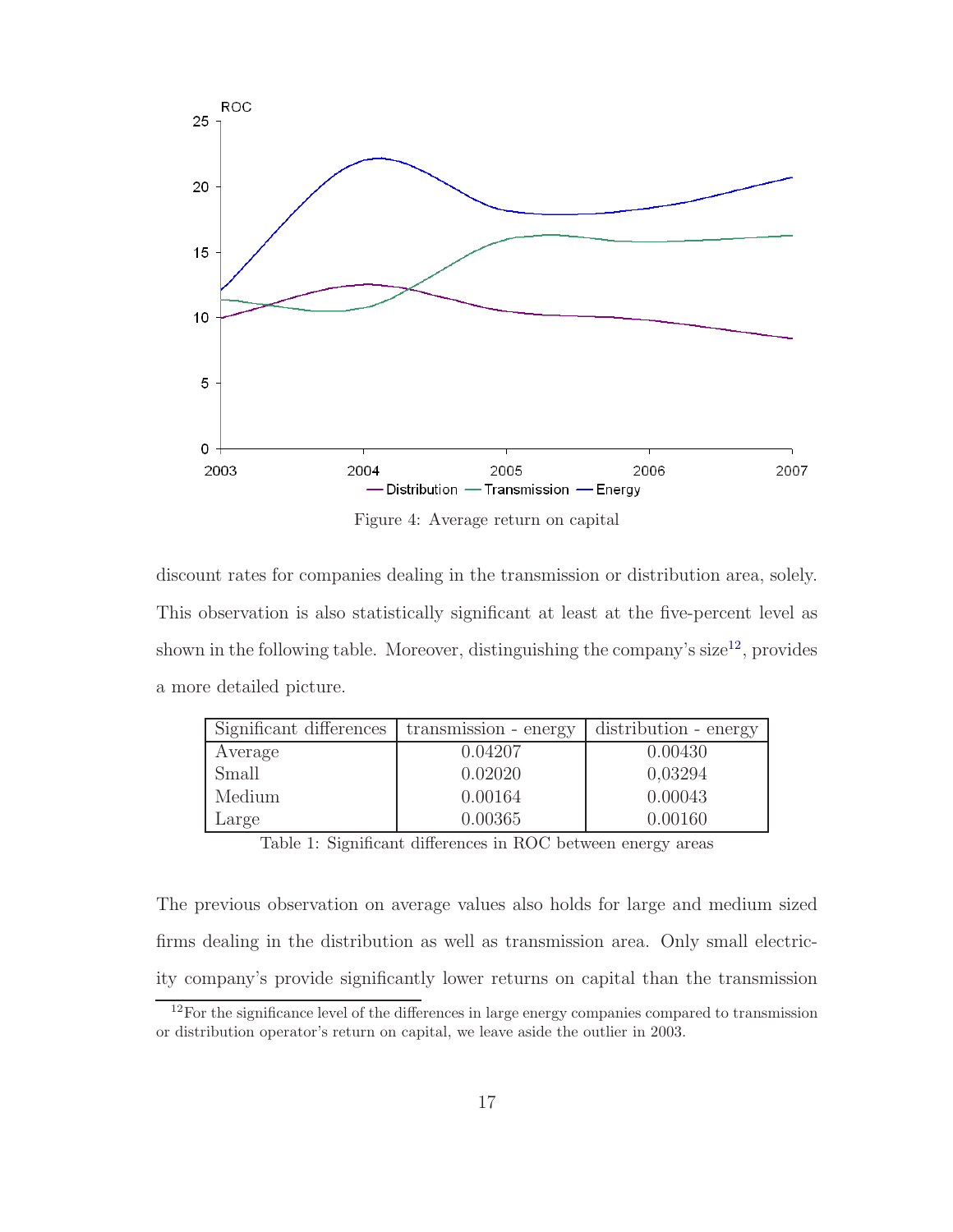operator group.[13](#page-17-0)

It can be concluded that ownership unbundling will leave the owners better off if the company to be divested operates in the transmission or energy distribution sector and earns revenues above 1,000,000 Euro. Instead, if the transmission part to be divested is small, investors will be better off by refusing a separation of ownership and control. Hence, considering the return on capital as decision variable implies that a management which rationally controls a company will decide in favor of ownership unbundling the transmission and distribution parts (besides management of small transmission firms). Nevertheless, these findings do not go in line with the recent argumentation of European companies. This induces us, to have a closer look on the return on equity.

#### **3.3 Return on Equity - Owner's Decision Variable**

With respect to the evolution of the return on equity which is given in Figure [\(5\)](#page-18-0), a similar picture arises.<sup>[14](#page-17-1)</sup> The ROE of the energy sector lies inbetween the averaged returns of the transmission or distribution area. The highest returns can be found in the transmission sector which significantly exceed the return on equity of energy firms on average, as well as for small and medium sized firms.

Again, the adjacent significance levels are given in table [\(2\)](#page-18-1).

Additionally, no significant differences can be found for large transmission firms,[15](#page-17-2) i.e shareholders of transmission facilities earn higher or at least equal returns on equity

<span id="page-17-0"></span><sup>&</sup>lt;sup>13</sup>The significance for small firms in the transmission area is only calculated with respect to the years 2005 and 2006 as the number of observations for small transmission companies in other years are weak.

<span id="page-17-1"></span> $14$ Recall, we assumed ROA and ROC not to change after divesting, whereas in the context of ROE it is assumed that the values presented represent the return on equity for stand-alone transmission or distribution facilities.

<span id="page-17-2"></span> $15$ Regarding instead only the last three years, the ROE reachable for transmission facility owners exceeds the return on equity for energy firms. In this context, the difference is significant at the ten percent level and given by 0.05548.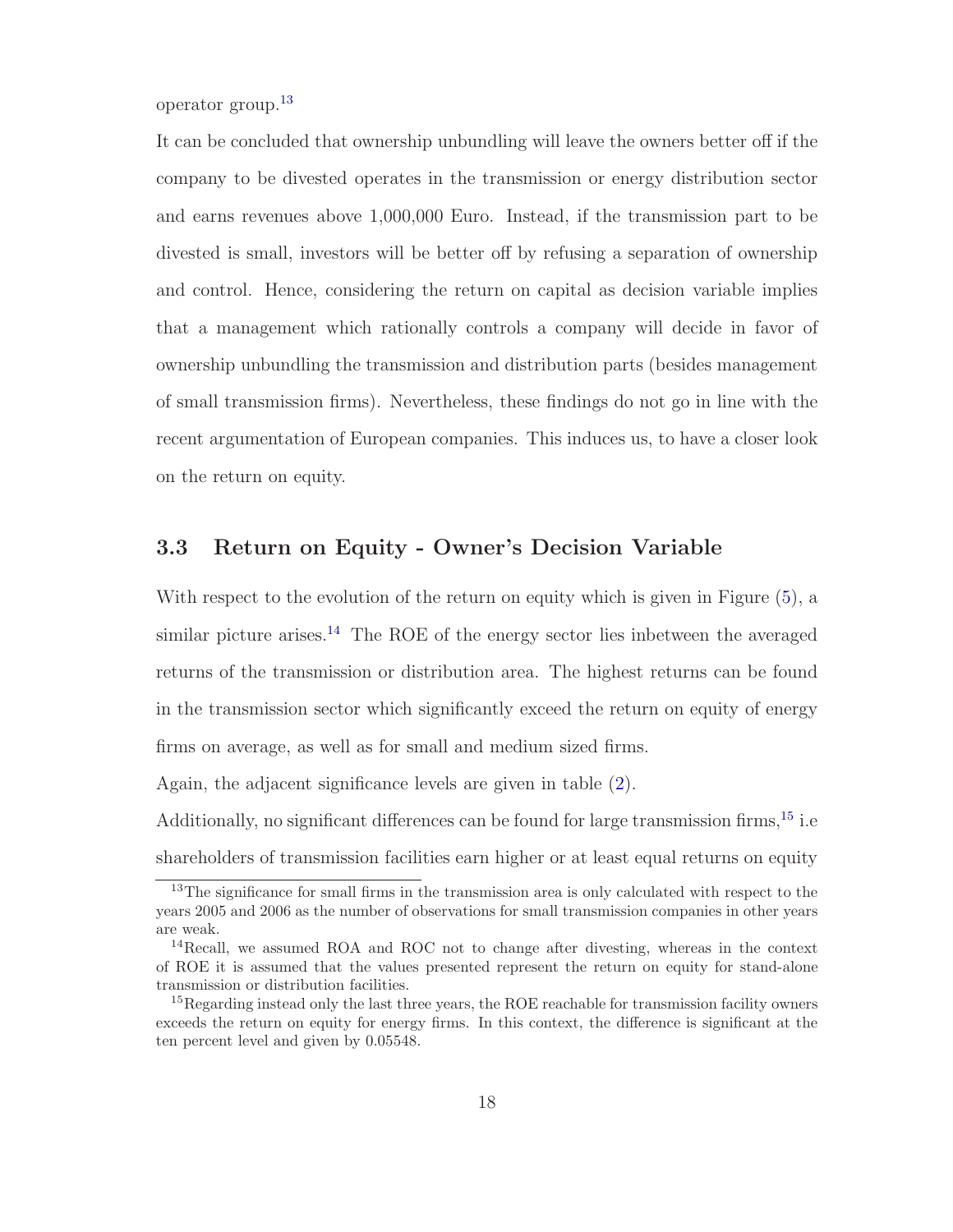<span id="page-18-0"></span>

Figure 5: Average return on equity

<span id="page-18-1"></span>

| Significant differences | transmission - energy | distribution - energy |
|-------------------------|-----------------------|-----------------------|
| Average                 | 0.03362               | 0.00251               |
| Small                   | 0.09579               | 0.00548               |
| Medium                  | 0.08947               | 0.00175               |
| Large                   | 0.14542               | 0.00358               |

Table 2: Significant differences in ROE between energy areas

as owners of energy companies.<sup>[16](#page-18-2)</sup> For distribution facilities, a different picture arises (besides small distribution firms). Herein, the ROEs of the energy sector exceed the return on equity observable for distribution operators. Hence, as far as the ROE is concerned, equity holders will not be better off with selling the transmission facilities as the expected return on equity is significantly higher than for integrated (energy) companies.

<span id="page-18-2"></span><sup>&</sup>lt;sup>16</sup>Recall, the latter result only holds for large transmission companies if the considered period reduces to the years 2005-2007.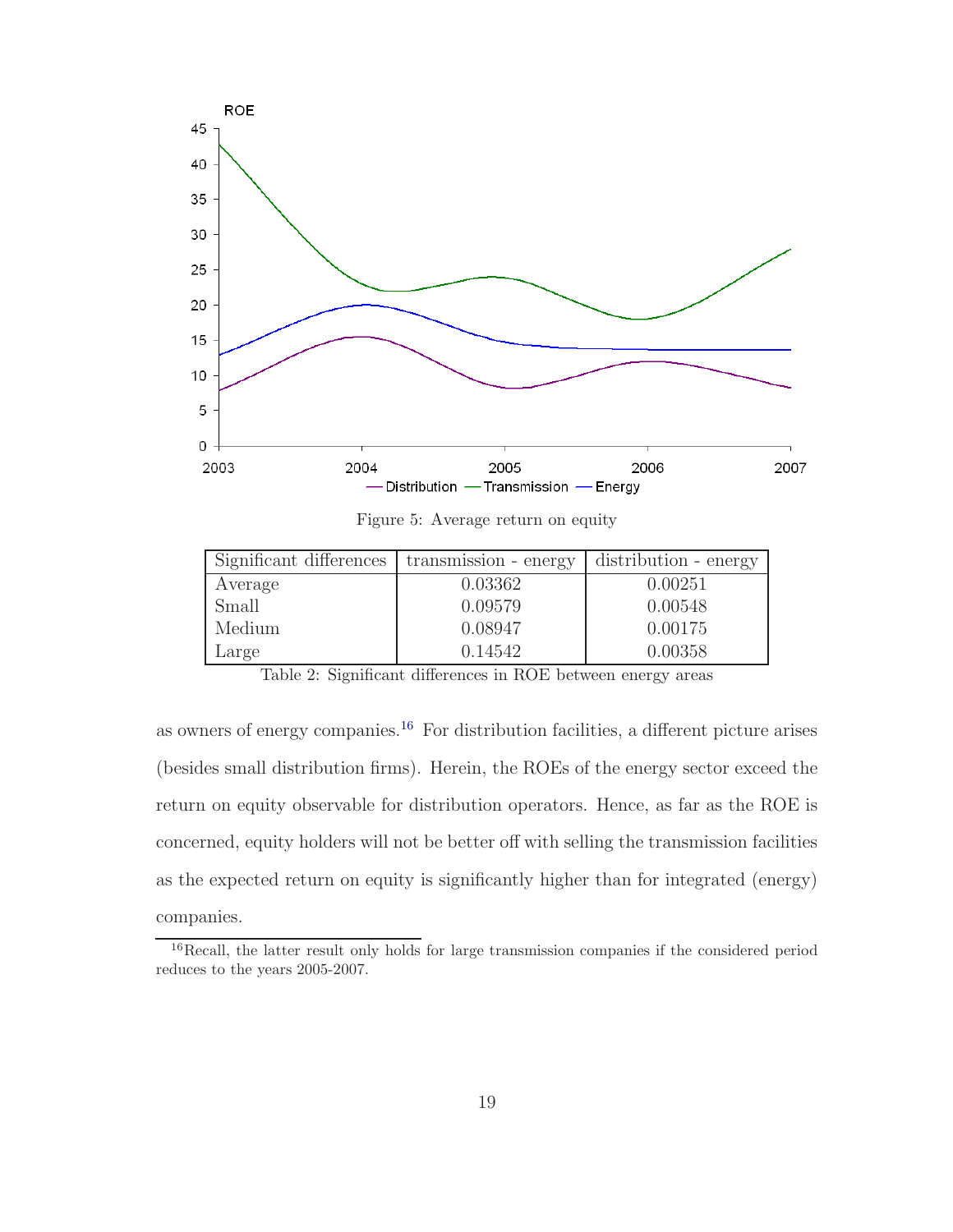**Concluding remarks** The empirical analysis showed that about 45 % of transmission and 60 % of distribution firms in 2007 should decide in favor of divesting and hence should appreciate unbundling in general. Moreover, when comparing the decision of legal or ownership unbundling, the presented analysis argues in favor of separating ownership and control for transmission operators as it will leave investors better off. However, we cannot completely confirm the rationality of the recent attitude of European companies from the industry concerned. Only if the return on equity is the crucial decision variable, an argumentation against ownership unbundling of transmission operators seems to be reasonable.

## **4 Conclusion**

In recent years, the European Union decided on several directives concerning the unbundling of vertically integrated companies which can be regarded as involuntary divestitures. In this context, legal unbundling turns out to be equivalent to spin off a company division. Herein, ownership and control stays in the current shareholders' hands, while ownership unbundling goes along with selling off a certain part of a company. With respect to the current discussion and the European companies' argumentation against ownership unbundling, we analyze how investors would decide on legal or ownership unbundling from a rational point of view. Therefore, we refer to the model introduced by [Khan and Mehta](#page-25-13) [\(1996\)](#page-25-13) and derive the capitalization or more generally, the discount rate as key factor for divestiture decisions.

The empirical analysis provided is based on European data. Herein, we test whether rational agents would decide in favor of unbundling or divesting a company division, detached from the regulatory framework in reality. With respect to the return on as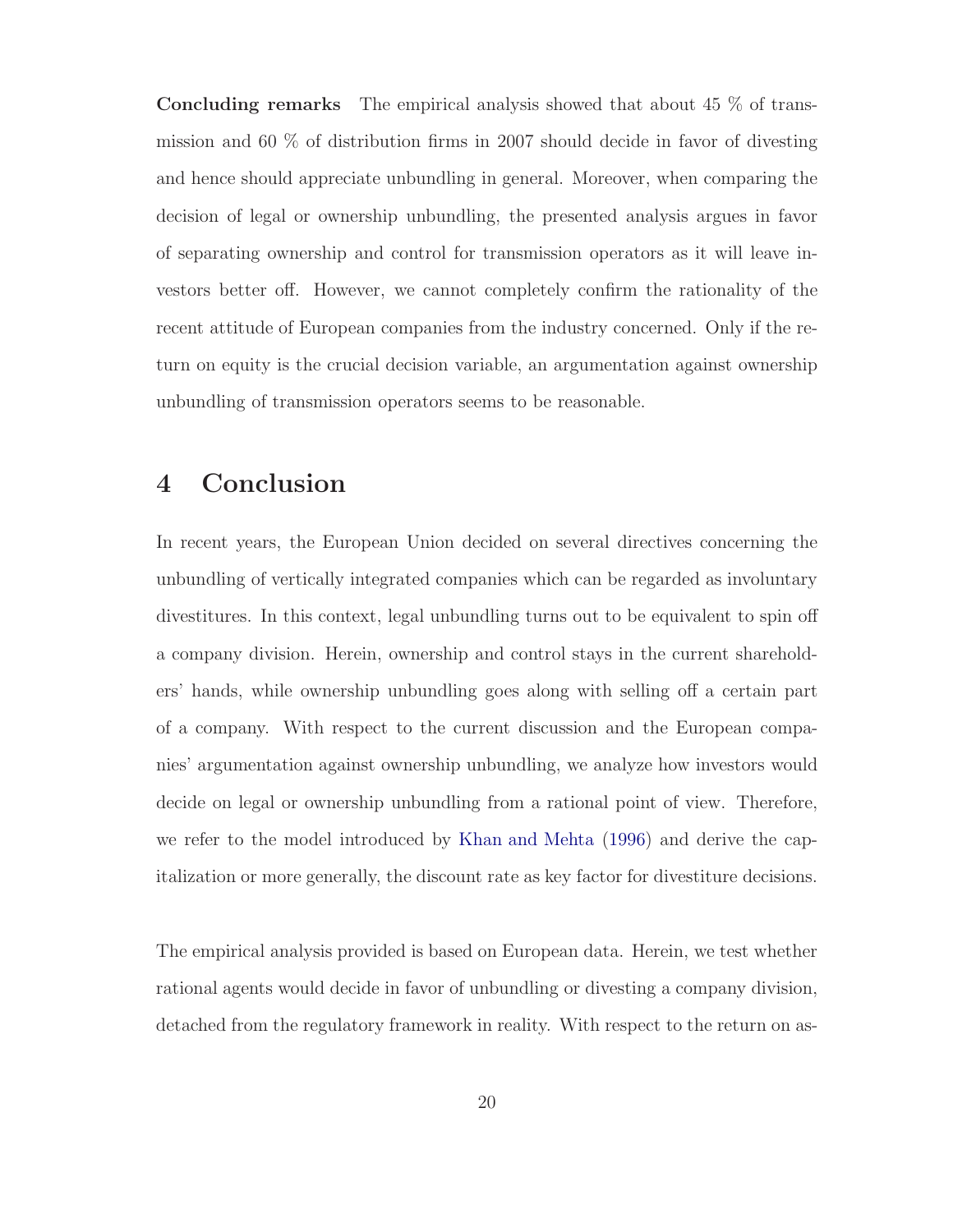sets, it turns out that about 50 % of tranmsission and distribution operators should see unbundling (legal and ownership unbundling) in a positive manner.

In a second step, the benefits of ownership unbundling and legal unbundling are distinguished. Due to the return on capital which represents the rate of return for equity and debt holders, respectively, it can be shown that ownership unbundling leaves the investors better off if the company to be divested operates in the transmissionor energy distribution sector and earns revenues above 1,000,000 Euro, i.e. is a medium or large firm.

Contrary to this, if the transmission part to be divested is small, investors will be better off by refusing a separation of ownership and control. For transmission operators, the latter finding is also confirmed by the return on equity.

Overall, we do not find univocal evidence that undermines the current argumentation in Europe. Consequently, the determination of additional factors which influence a shareholder's attitude and its characterization whether these are rational and in line with the regulatory constraints is left for further research.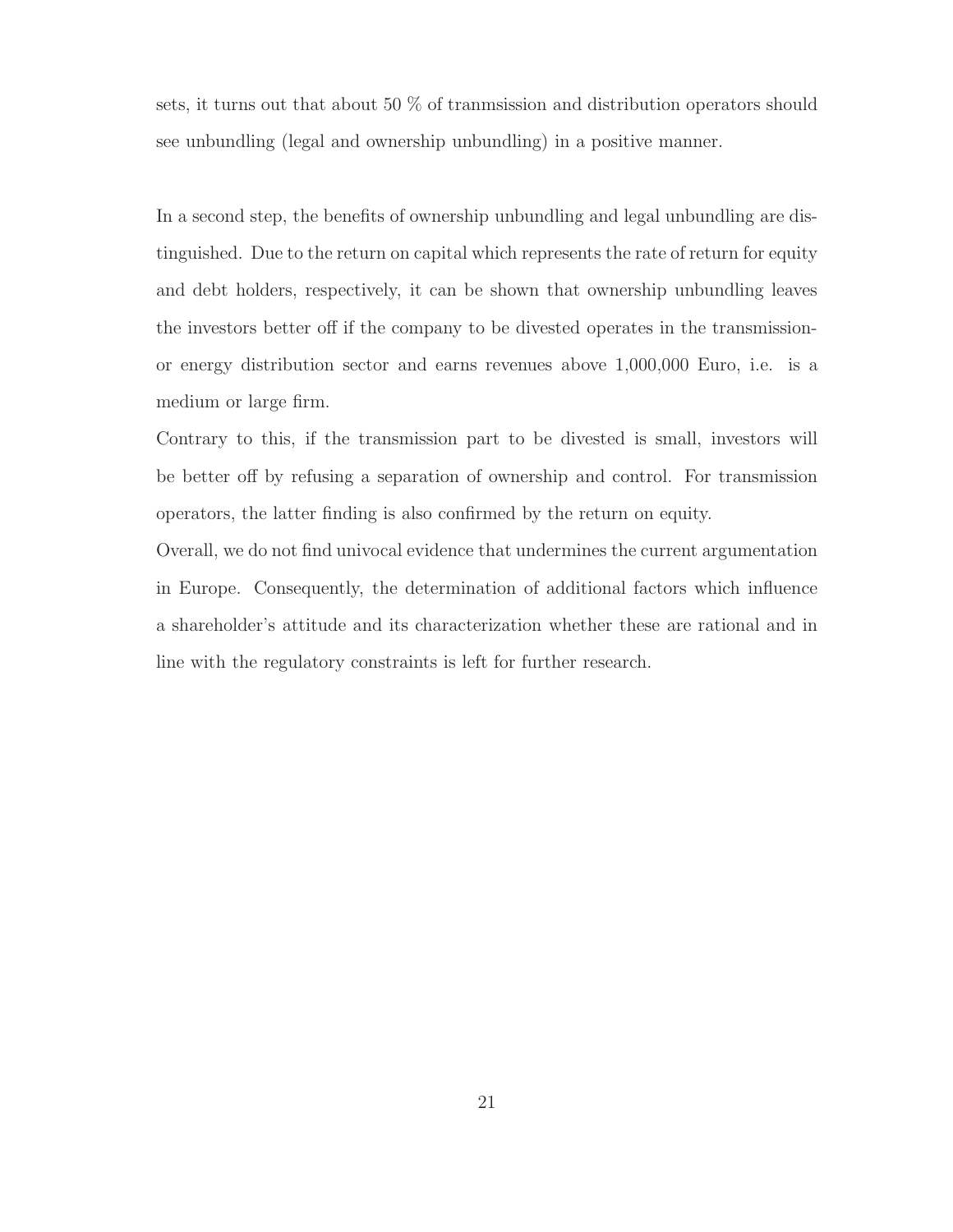## **Appendix I**

The optimal level of debt can be analyzed by differentiating the maximization function with respect to debt. This leaves us with:

<span id="page-21-0"></span>
$$
\frac{\partial V}{\partial D} = -\frac{1}{k_a} \left( \frac{\partial R}{\partial D} \right) + \frac{\partial k_a}{\partial D} \left( \frac{S(Q_1, Q_2) + R(D)}{k_a^2} \right) - 1 + \lambda = 0 \tag{10}
$$

Reshuffeling terms and solving for  $\lambda$  yields:

$$
\lambda = 1 - \frac{1}{k_a} \left( \frac{S + R}{k_a} \frac{\partial k_a}{\partial D} - \frac{\partial R}{\partial D} \right) \tag{11}
$$

in which the second term on the right hand side measures the loss in firm value caused by issuing an additional unit of debt. If there exist no bankruptcy related costs, this term equals zero such that  $\lambda$  will equal 1. The most likely case will induce values above zero, i.e.  $\frac{S+R}{k_a}$  $\frac{\partial k_a}{\partial D}$  >  $\frac{\partial R}{\partial D}$ . The situation which is least probable implies  $\lambda > 1$ . In this case the partial derivation of costs with respect to debt must exceed the first term in brackets. Economically this implies that costs caused by bankruptcy would be transfered from owners to creditors.

In the context of regulatory unbundling or divestitures, equation [\(10\)](#page-21-0) can assist the decision making process, as it allows the analysis and ranking of different possible capital structures due to their profitability for the joint firm or the division to be split-up. Assuming for example, a regulatory authority would focus a certain financial structure and given the other parameter values, it can easily be verified whether this ratio leads to an optimum or not. Moreover, it becomes possible to analyze the optimality of the capital structure of the remaining company.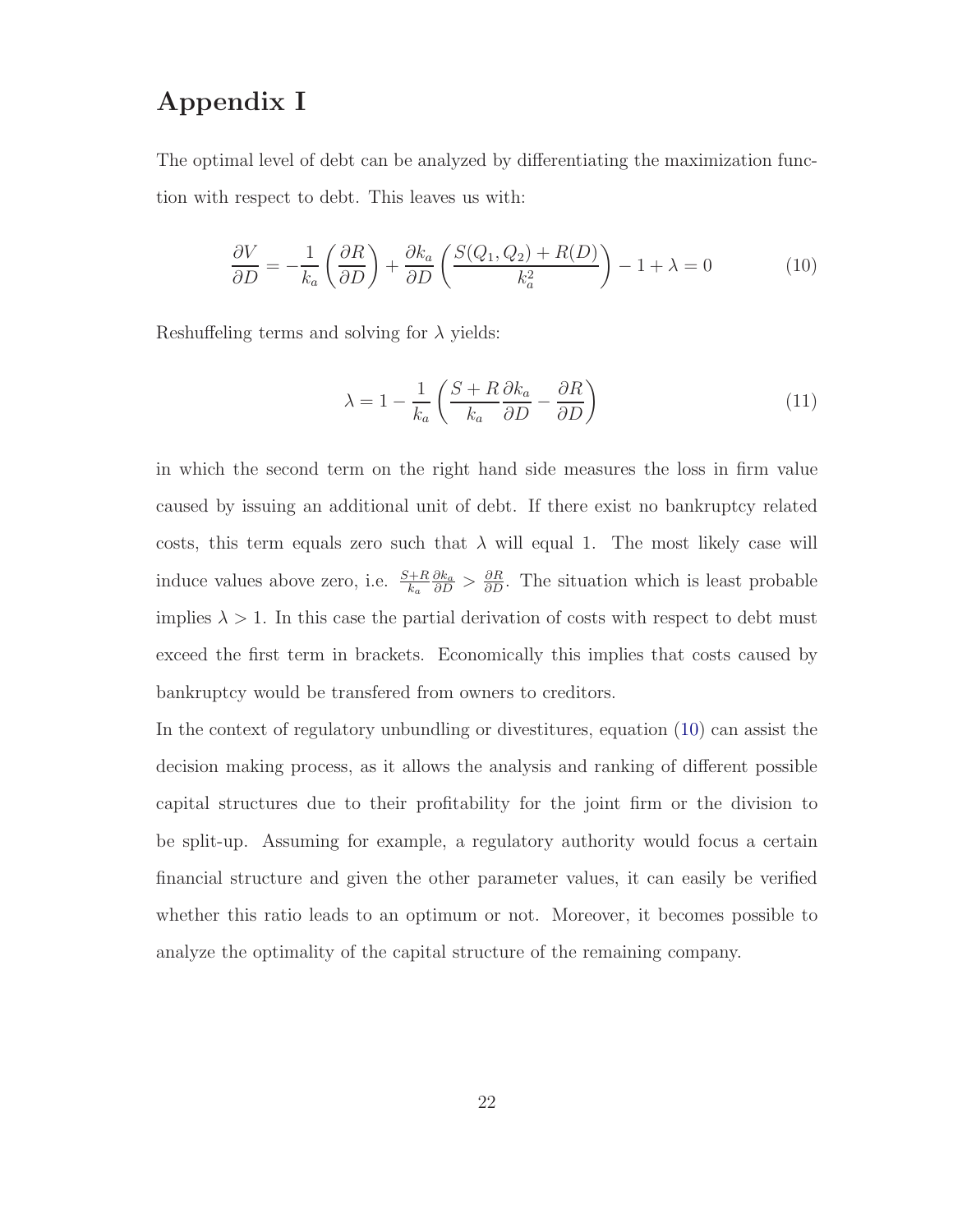## **Appendix II**

The average values for each ratio and year with respect to the company's size are given in the following tables. Terms in () indicate possible outliers which may have significant impact on further results but cannot be neglected.

|         | return on equity | Distribution | Transmission | Energy  |
|---------|------------------|--------------|--------------|---------|
| Average | 2007             | 5.9644       | 9.0231       | 12.2631 |
|         | 2006             | 6.7729       | 12.7790      | 13.5776 |
|         | 2005             | 6.8867       | 10.9593      | 11.3854 |
|         | 2004             | 8.0899       | 11.3944      | 12.2289 |
|         | 2003             | 6.3366       | 11.0458      | 10.0711 |
|         | 2007             | 13.9356      | 3.7567       | 12.9322 |
|         | 2006             | 12.7814      | 31.7444      | 15.6030 |
| Small   | 2005             | 10.2117      | 30.6088      | 14.6281 |
|         | 2004             | 27.1886      | 35.5180      | 15.9170 |
|         | 2003             | 16.9914      | 30.5300      | 13.9029 |
|         | 2007             | 5.1207       | 8.9657       | 12.1661 |
|         | 2006             | 5.7526       | 8.8063       | 12.6612 |
| Medium  | 2005             | 6.6601       | 6.5216       | 0.0000  |
|         | 2004             | 7.4891       | 6.8727       | 11.3989 |
|         | 2003             | 5.8903       | 8.7731       | 9.7300  |
| Large   | 2007             | 5.7228       | 10.9256      | 10.5783 |
|         | 2006             | 10.0067      | 8.2486       | 12.0867 |
|         | 2005             | 6.5514       | 7.4015       | 6.4761  |
|         | 2004             | 5.6143       | 9.6325       | 8.7855  |
|         | 2003             | 5.4411       | 9.2050       | 8.8206  |

Table 3: Yearly average results for ROA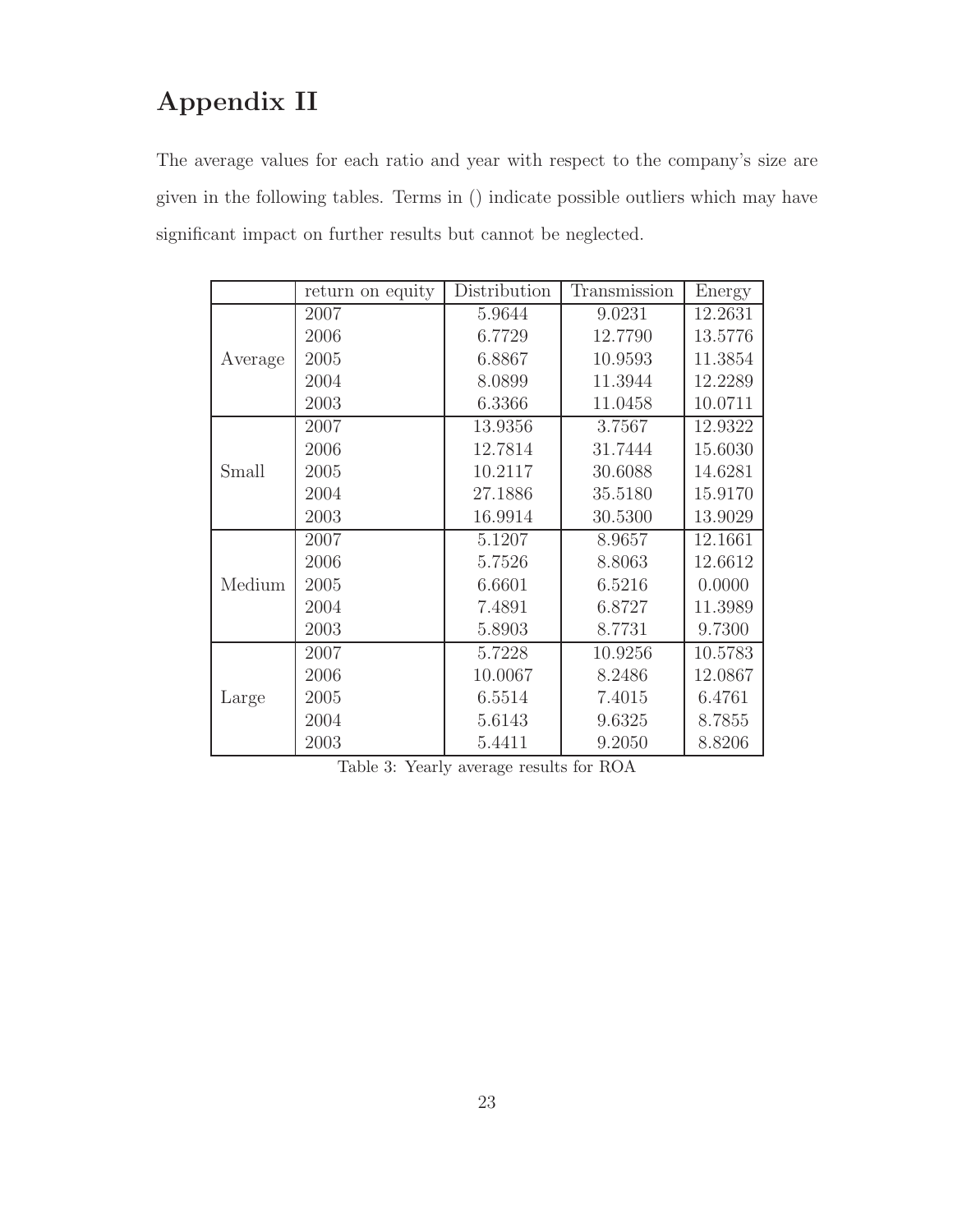|         | <b>ROC</b> | Distribution | Transmission | Energy    |
|---------|------------|--------------|--------------|-----------|
|         | 2007       | 8.4241       | 16.2617      | 20.7382   |
|         | 2006       | 9.8286       | 15.7439      | 18.3885   |
| Average | 2005       | 10.4739      | 15.9833      | 18.1409   |
|         | 2004       | 12.5140      | 10.7508      | 22.0452   |
|         | 2003       | 9.9657       | 11.3850      | 12.0862   |
|         | 2007       | 22.6360      |              | 16.5513   |
|         | 2006       | 13.2011      | 24.1475      | 12.3405   |
| Small   | 2005       | 25.6430      | 25.5300      | 12.1204   |
|         | 2004       | 59.7875      | $(-0.6850)$  | 22.0820   |
|         | 2003       | 32.7133      |              | 4.2463    |
|         | 2007       | 7.6409       | 13.1542      | 21.4872   |
|         | 2006       | 8.76589      | 11.57833     | 19.1124   |
| Medium  | 2005       | 9.4583       | 9.4478       | 18.6190   |
|         | 2004       | 11.4470      | 7.4619       | 19.6911   |
|         | 2003       | 8.9066       | 6.3815       | 23.3559   |
|         | 2007       | 6.7153       | 22.1660      | 31.1125   |
| Large   | 2006       | 15.8030      | 20.8485      | 30.4096   |
|         | 2005       | 10.24000     | 23.4000      | 28.8105   |
|         | 2004       | 10.4800      | 21.5357      | 26.9133   |
|         | 2003       | 9.9081       | 20.6771      | $-3.4223$ |

Table 4: Yearly average results for ROC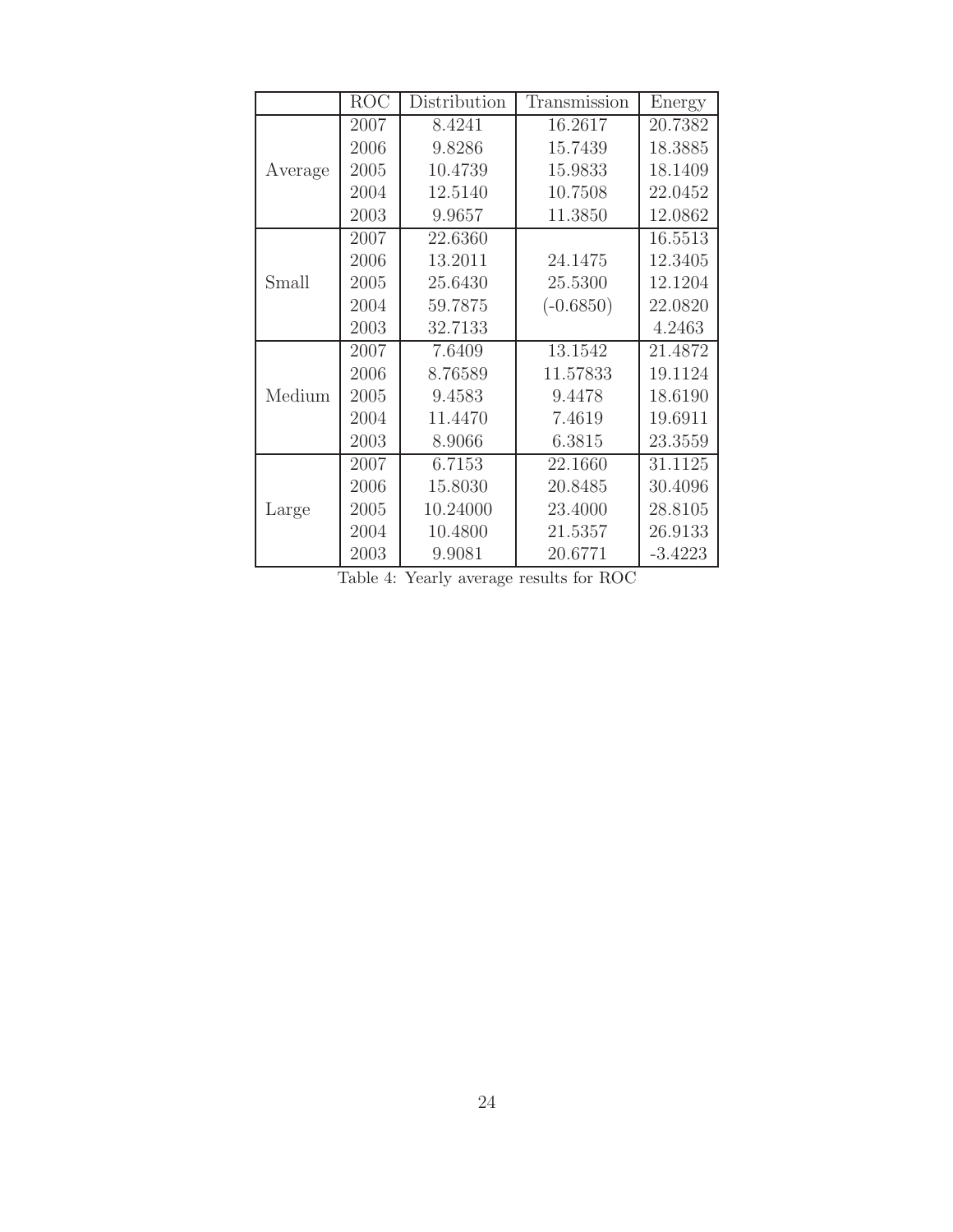|         | <b>ROE</b> | Distribution | Transmission | Energy   |
|---------|------------|--------------|--------------|----------|
|         | 2007       | 8.2617       | 27.9310      | 13.6713  |
|         | 2006       | 12.0656      | 18.0027      | 13.6713  |
| Average | 2005       | 8.2058       | 23.8094      | 14.7570  |
|         | 2004       | 15.4807      | 23.0227      | 19.9579  |
|         | 2003       | 7.8304       | 42.8058      | 12.9108  |
|         | 2007       | 21.6811      | 9.8550       | 9.2905   |
|         | 2006       | 18.4346      | 29.5438      | 9.2905   |
| Small   | 2005       | 16.0620      | 16.3171      | 13.8166  |
|         | 2004       | 24.8193      | 29.6533      | 18.6033  |
|         | 2003       | 19.7477      | 86.375       | 8.31     |
| Medium  | 2007       | 6.0901       | 29.87132     | 18.2892  |
|         | 2006       | 10.8853      | 13.45112     | 18.2892  |
|         | 2005       | 6.8055       | 22.8367      | 15.4392  |
|         | 2004       | 15.1023      | 23.9759      | 20.02996 |
|         | 2003       | 6.4178       | 44.86965     | 12.3279  |
| Large   | 2007       | 10.5422      | 29.6925      | 19.898   |
|         | 2006       | 14.9935      | 23.5842      | 19.898   |
|         | 2005       | 12.5624      | 31.4955      | 15.39025 |
|         | 2004       | 12.7574      | 16.2800      | 23.0285  |
|         | 2003       | 11.8214      | 20.8380      | 20.0072  |

Table 5: Yearly average results for ROE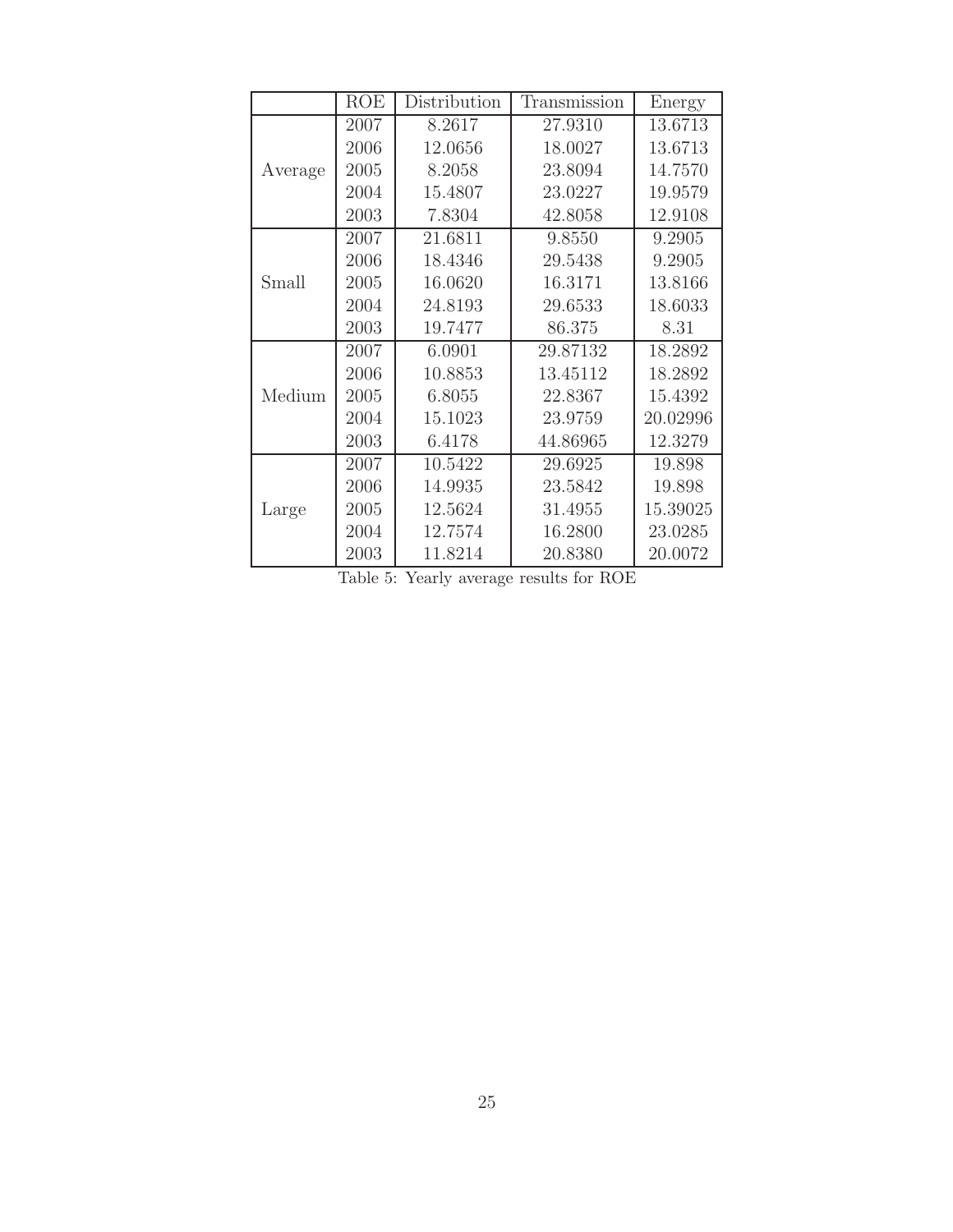## **References**

- <span id="page-25-14"></span>Akerlof, G., 1970, "The Market for Lemons: Quality Uncertainty and the Market Mechanism," *Quarterly Journal of Economics*, 84, 759–773.
- <span id="page-25-7"></span>Arrow, K. J., 1975, "Vertical Integration and communication," *Bell Journal of Economics*, 6, 173–183.
- <span id="page-25-2"></span>Bolle, F., and Y. Breitmoser, 2006, "On the allocative Efficiency of Ownership Unbundling," Europa University Viadrina Frankfurt (Oder).
- <span id="page-25-5"></span>Brunekreeft, G., and E. Ehlers, 2005, "Does Ownership Unbundling of the Distribution Networks Distort the Development of Distributed Generation?," Tilec, Tilburg University.
- <span id="page-25-6"></span>Buedenbender, U., and P. Rosin, 2007, "Pro und Contra Ownership Unbundling in der Energiewirtschaft," *Energiewirtschaftliche Tagesfragen*, 57, 20–31.
- <span id="page-25-8"></span>Crocker, K. J., 1983, "Vertical Integration and the strategic use of private Information," *Bell Journal of Economics*, 14, 236–248.
- <span id="page-25-12"></span>Cusatis, P., J. Miles, and J. Woolridge, 1993, "Restructuring through Spinoffs: The Stock Market Evidence," *Journal of Financial Economics*, 33, 293–311.
- <span id="page-25-4"></span>Haucap, J., 2007, "The Costs and Benefits of Ownership Unbundling," *Intereconomics*, 42, 301–305.
- <span id="page-25-3"></span>Hoeffler, F., and S. Kranz, 2007, "Legal Unbundling can be a Golden Mean between Vertical Integration and Separation," Working Paper.
- <span id="page-25-11"></span>John, T., 1993, "Optimality of Spin-Offs and Allocation of Debt," *Journal of Financial and Quantitative Analysis*, 28, 139–160.
- <span id="page-25-1"></span>Joskow, P., 2004, "Transmission Policy in the United States," AEI Brookings Joint Center for Regulatory Studies, Washington DC.
- <span id="page-25-0"></span>Joskow, P., and J. Tirole, 2000, "Transmission rights and market power on electric power networks," *RAND Journal of Economics*, 31, 450–487.
- <span id="page-25-13"></span>Khan, A. Q., and D. R. Mehta, 1996, "Voluntary Divestitures and the Choice between Sell-offs and Spin-offs," *The Financial Review*, 31, 885–912.
- <span id="page-25-10"></span>Klein, A., 1986, "The Timing of Substance of Divestiture Announcements; Individual, Simultaneous and cumulative Effects," *Journal of Finance*, 41, 685–696.
- <span id="page-25-9"></span>Miles, J., and J. Rosenfeld, 1983, "The Effect of Spin-off Announcements on Shareholder Wealth," *Journal of Finance*, 38, 1597–1606.